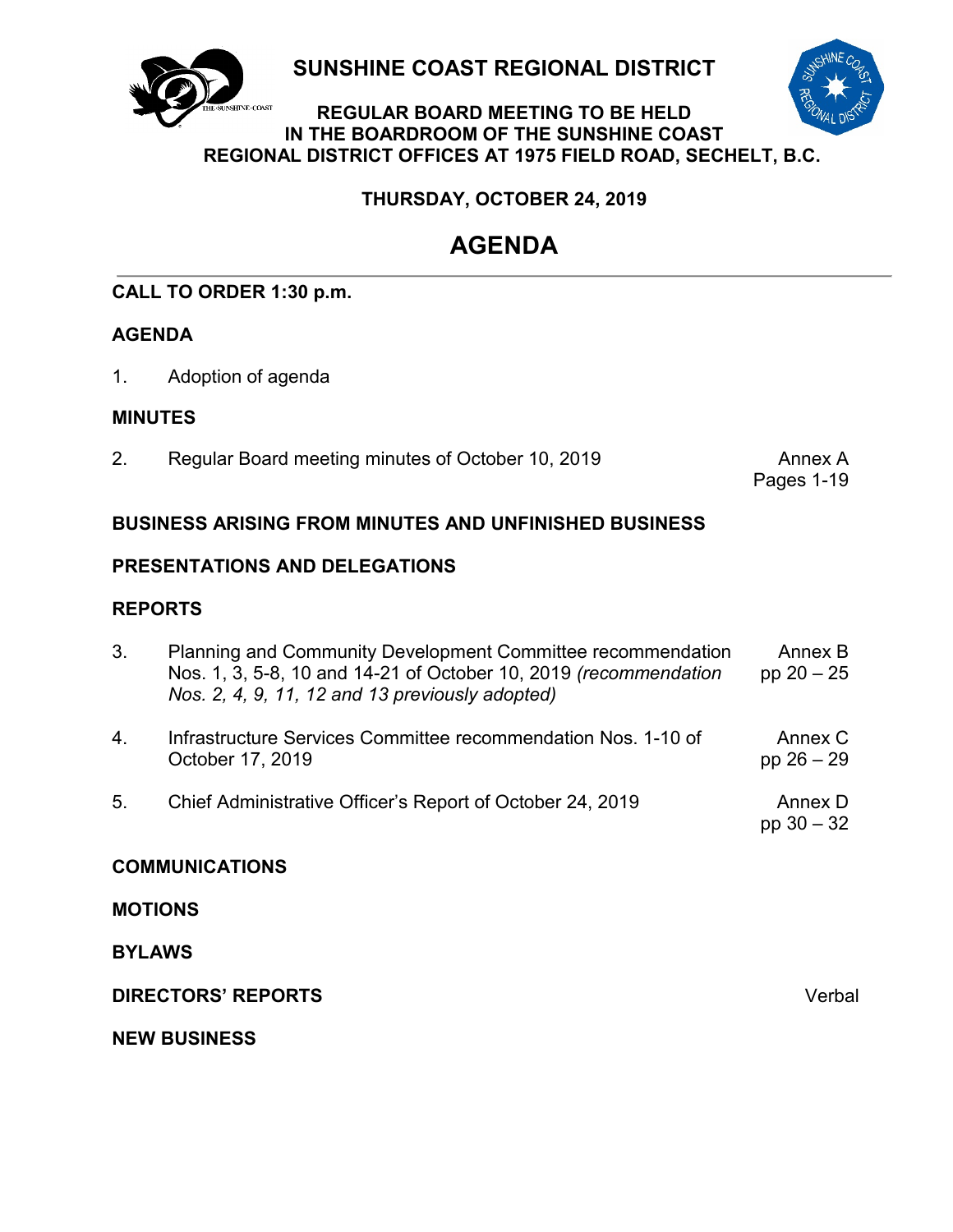#### **IN CAMERA**

THAT the public be excluded from attendance at the meeting in accordance with Section 90  $(1)$   $(a)$ ,  $(c)$ ,  $(d)$ ,  $(e)$ ,  $(i)$ ,  $(k)$  and  $2(b)$ of the *Community Charter* – "personal information about an identifiable individual…", "labour relations or other employee relations", "the security of the property of the municipality", "the acquisition, disposition, or expropriation of land…", "litigation or potential litigation…", "the receipt of advice that is subject to solicitor-client privilege…", "negotiations and related discussions respecting the proposed provision of a municipal service…", "the consideration of information received and held in confidence relating to negotiation between the municipality and a provincial government or the federal government or both, or between a provincial government or the federal government or both and a third party".

#### **ADJOURNMENT**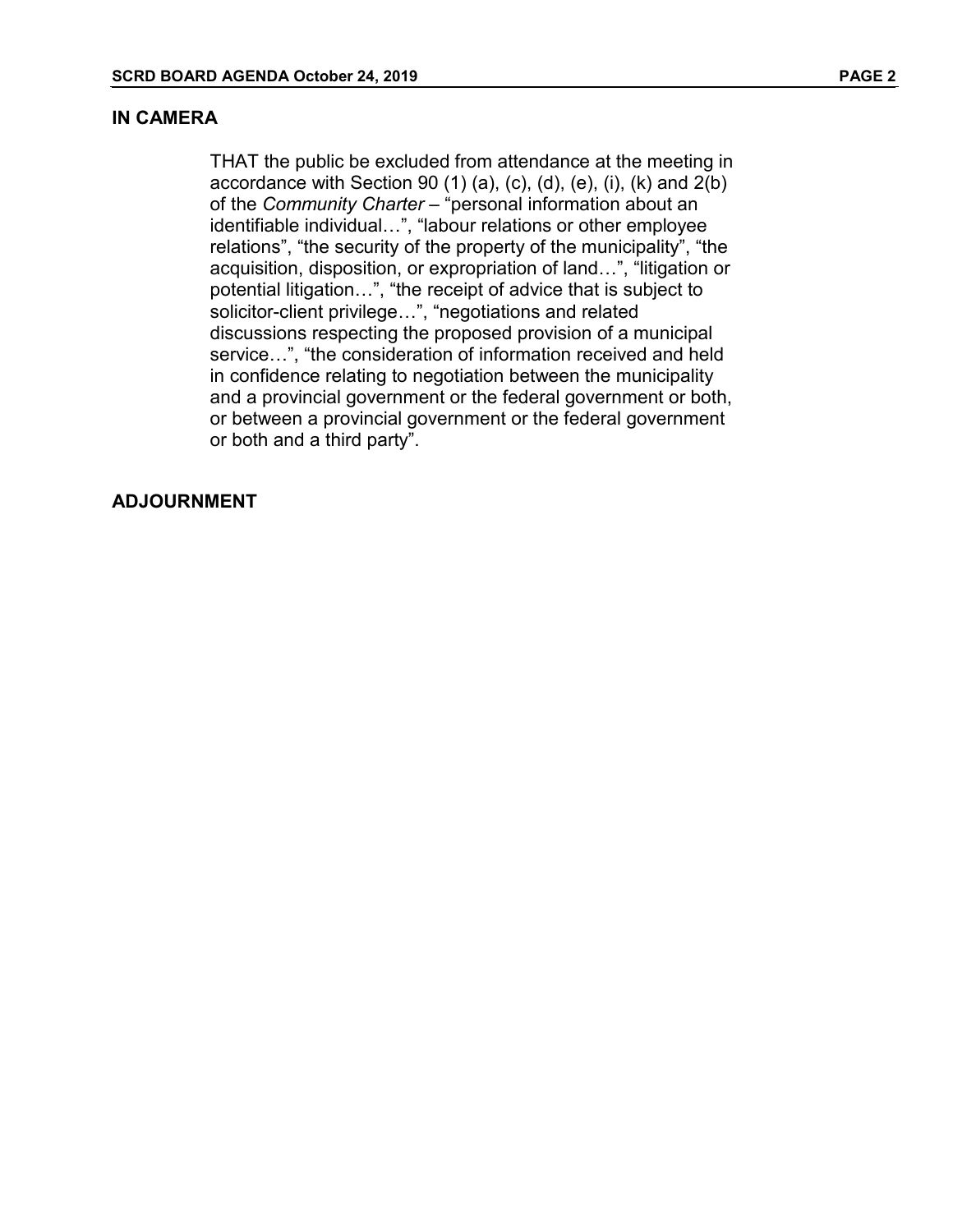## **UPCOMING MEETING DATES**

## **SCRD Board, Committee, and Advisory Committee Meetings (to November 15, 2019)**

| Agricultural Advisory Committee (AAC)                       | October 22 at 3:30 pm            |
|-------------------------------------------------------------|----------------------------------|
| Halfmoon Bay (Area B) Advisory Planning Commission          | October 22 at 7:00 pm            |
| Elphinstone (Area E) Advisory Planning Commission           | October 23 at 7:00 pm            |
| <b>Corporate and Administrative Services Committee</b>      | October 24 at 9:30 am            |
| <b>Regular Board</b>                                        | October 24 at 1:30 pm            |
| Egmont/Pender Harbour (Area A) Advisory Planning Commission | October 30 at 7:00 pm            |
| Special Corporate and Administrative Services - Libraries   | October 31 at 9:30 am            |
| <b>Regional Hospital District</b>                           | October 31 to follow Special CAS |
| <b>Planning and Community Development Committee</b>         | November 14 at 9:30 am           |
| <b>Regular Board</b>                                        | November 14 at 1:30 pm           |

## **Other SCRD Meetings (Intergovernmental, Public Hearings, Information Sessions)**

| Public Consultation on Drought Approach 2019 | October 23 4:30 pm     |
|----------------------------------------------|------------------------|
| Howe Sound Community Forum                   | October 25 at 10:30 am |
| Public Consultation on Drought Approach 2019 | October 28 at 5:00 pm  |

*Please note: Meeting dates are current as of print date (October 18, 2019).*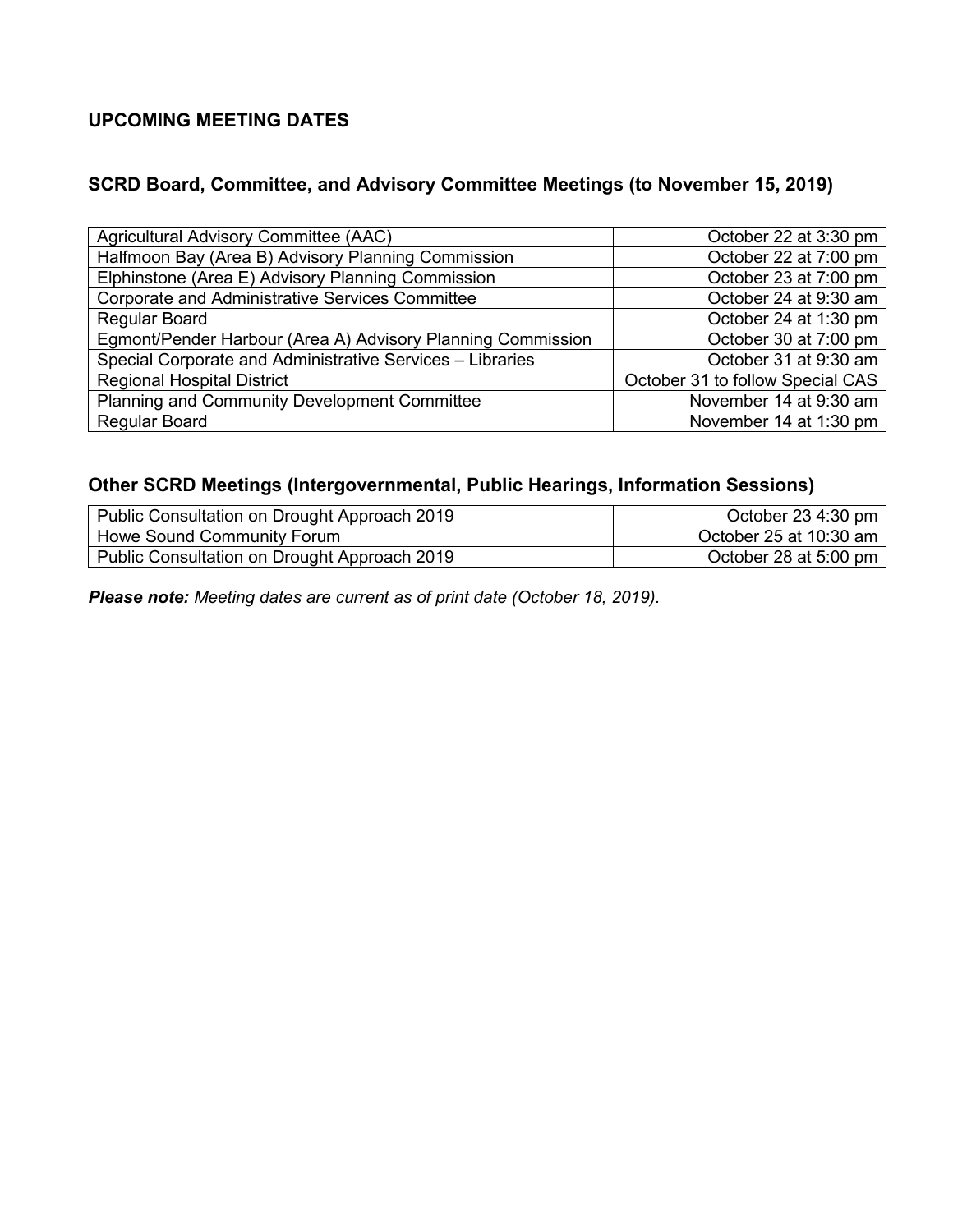<span id="page-3-0"></span>

#### **SUNSHINE COAST REGIONAL DISTRICT**

#### MINUTES OF THE MEETING OF THE BOARD OF THE SUNSHINE COAST REGIONAL DISTRICT HELD IN THE BOARDROOM AT 1975 FIELD ROAD, SECHELT, B.C.

| <b>PRESENT:</b>      | Chair                                                                                                                                                                                                                                                                               | Electoral Area B                                                                                                                                                   | L. Pratt                                                                                                   |
|----------------------|-------------------------------------------------------------------------------------------------------------------------------------------------------------------------------------------------------------------------------------------------------------------------------------|--------------------------------------------------------------------------------------------------------------------------------------------------------------------|------------------------------------------------------------------------------------------------------------|
|                      | <b>Directors</b>                                                                                                                                                                                                                                                                    | Electoral Area A<br>Electoral Area D<br>Electoral Area E<br>Electoral Area F<br><b>District of Sechelt</b><br><b>District of Sechelt</b><br><b>Town of Gibsons</b> | L. Lee<br>T. Howard (Alt.)<br>D. McMahon<br>M. Hiltz<br>D. Siegers<br>T. Lamb<br><b>B.</b> Beamish         |
| <b>ALSO PRESENT:</b> | Interim Chief Administrative Officer<br>Corporate Officer<br>GM, Corporate Services / Chief Financial Officer<br>GM, Planning and Community Development<br>GM, Infrastructure Services<br>Senior Manager, Human Resources<br>Deputy Corporate Officer / Recorder<br>Media<br>Public |                                                                                                                                                                    | M. Brown<br>S. Reid<br>T. Perreault<br>I. Hall<br>R. Rosenboom<br>G. Parker (in part)<br>J. Hill<br>2<br>6 |
| <b>CALL TO ORDER</b> | 1:30 p.m.                                                                                                                                                                                                                                                                           |                                                                                                                                                                    |                                                                                                            |

- **AGENDA It was moved and seconded**
- 238/19 THAT the agenda for the meeting be adopted as amended.

#### **CARRIED**

A

#### **MINUTES**

- Minutes **It was moved and seconded**
- 239/19 THAT the Regular Board meeting minutes of September 12, 2019 be adopted.

#### **CARRIED**

#### **PRESENTATIONS AND DELEGATIONS**

*Dave Robens and Grant Marshall, Better Fields Committee, addressed the Board to request a revision of the Regional District's Strategic Plan to set improvements to the Sunshine Coast's playing fields as a clear priority.*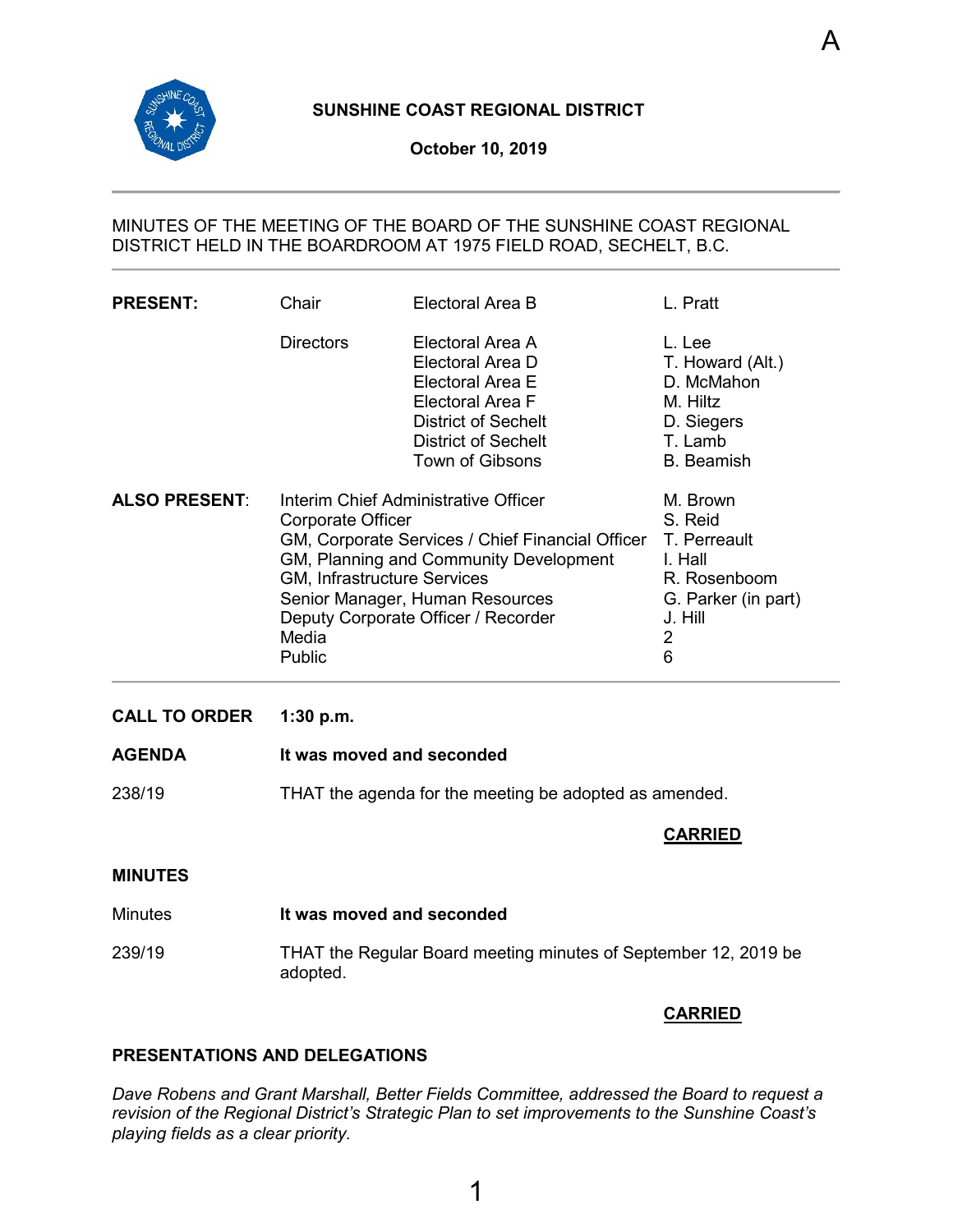Playing Fields **It was moved and seconded**

240/19 THAT staff bring forward a report with updated cost estimates for options 2, 3 and 4 identified in the May 25, 2007 report from Binnie & Associates entitled "Drainage at Shirley Macey Fields", a recommendation from staff as to the preferred option for improving drainage on the Shirley Macey fields, and an overview of the scope and timing of the work required to implement the recommended option.

#### **CARRIED**

#### Playing Fields **It was moved and seconded**

241/19 THAT staff bring forward a report before Round 1 Budget on potential options to address the Better Fields Committee suggestions as follows:

- Support an intergovernmental ad-hoc committee of personnel in charge of field maintenance from all local governments and School District No. 46 (Sunshine Coast) (SD46), with community representation from the user groups, to meet at least once every two months.
- Ensure outside advice regarding field maintenance is pursued and embraced, ideally on a coordinated, intergovernmental basis via the ad-hoc committee.
- Review the past reports included in this agenda, including the Binnie report from 12 years ago and the December 2014 report that states "professional opinion states that the fields should be properly redone with the correct sand to resolve drainage issues."
- At this board meeting, pass a motion requesting SCRD staff to prepare 2020 budget proposals to address this work, particularly at Shirley Macey.
- For this year, focus temporary remediation efforts on Cliff Gilker rather than Shirley Macey which requires long-term remediation.
- Vigorously pursue purchase of necessary equipment amongst the four local governments and SD46. Figure out a cost-sharing arrangement and share these assets.
- Revitalize the Joint Use function to modestly fund enhanced maintenance for community use of SD46 fields in the 2020 budget.

**CARRIED**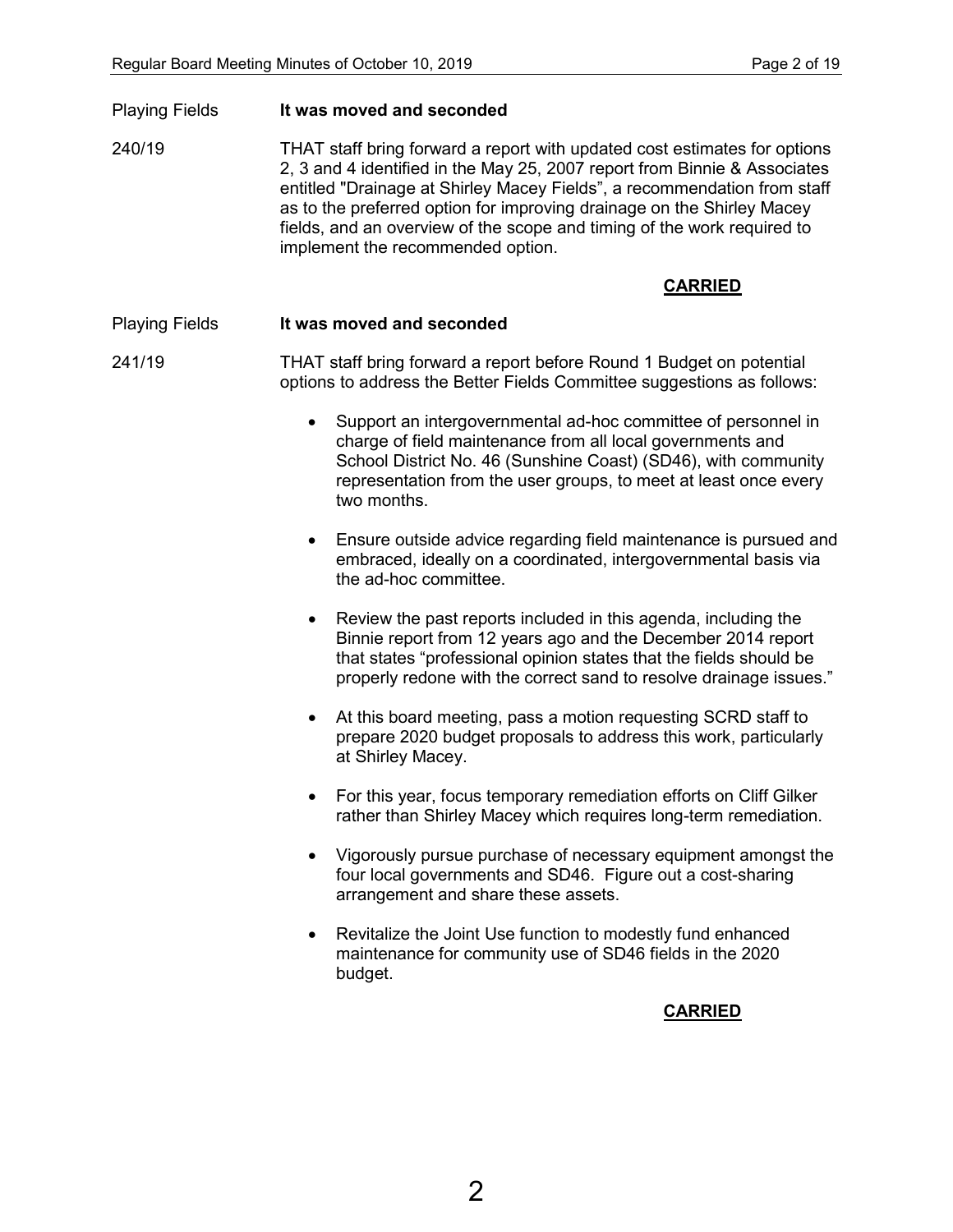#### **REPORTS**

#### Planning **It was moved and seconded**

242/19 THAT Planning and Community Development Committee recommendation Nos. 1-2, 5-10, 14-19, 21-24, 26 and 28 of September 12, 2019 be received, adopted and acted upon as follows:

**Recommendation No. 1** *Sunshine Coast Community Foundation*

THAT the delegation materials from Wendy Francis, Executive Director, Sunshine Coast Community Foundation be received.

**Recommendation No. 2** *Delegation Materials – Caitlin Hicks*

THAT the delegation materials, delegation speaking notes and neighbourhood petition provided by Ms. Hicks be received.

**Recommendation No. 5** *Roberts Creek Official Community Plan Amendment Bylaw No. 641.10, 2018 and Sunshine Coast Regional District Zoning Amendment Bylaw No. 310.179, 2018*

THAT the report titled Roberts Creek Official Community Plan Amendment Bylaw No. 641.10, 2018 and Sunshine Coast Regional District Zoning Amendment Bylaw No. 310.179, 2018 (Topping – 2720 Lower Rd) Consideration of Third Reading and Adoption be received;

AND THAT *Roberts Creek Official Community Plan Amendment Bylaw No 641.10, 2018* and *Sunshine Coast Regional District Zoning Amendment Bylaw No. 310.179, 2018* be forwarded to the Board for Third Reading;

AND FURTHER THAT prior to consideration of adoption of *Roberts Creek Official Community Plan Amendment Bylaw No. 641.10, 2018* and *Sunshine Coast Regional District Zoning Amendment Bylaw No. 310.179, 2018*, the following condition be met:

• Approval by the Ministry of Transportation and Infrastructure pursuant to Section 52 of the *Transportation Act*.

**Recommendation No. 6** *Development Variance Permit DVP00043 (Wright)*

THAT the report titled Development Variance Permit DVP00043 (Wright) – Electoral Area F be received;

AND THAT consideration of Development Variance Permit DVP00043 be deferred to allow staff to gather further information from the Ministry of Transportation and Infrastructure regarding the impacts of the retaining wall on a future potential bike path.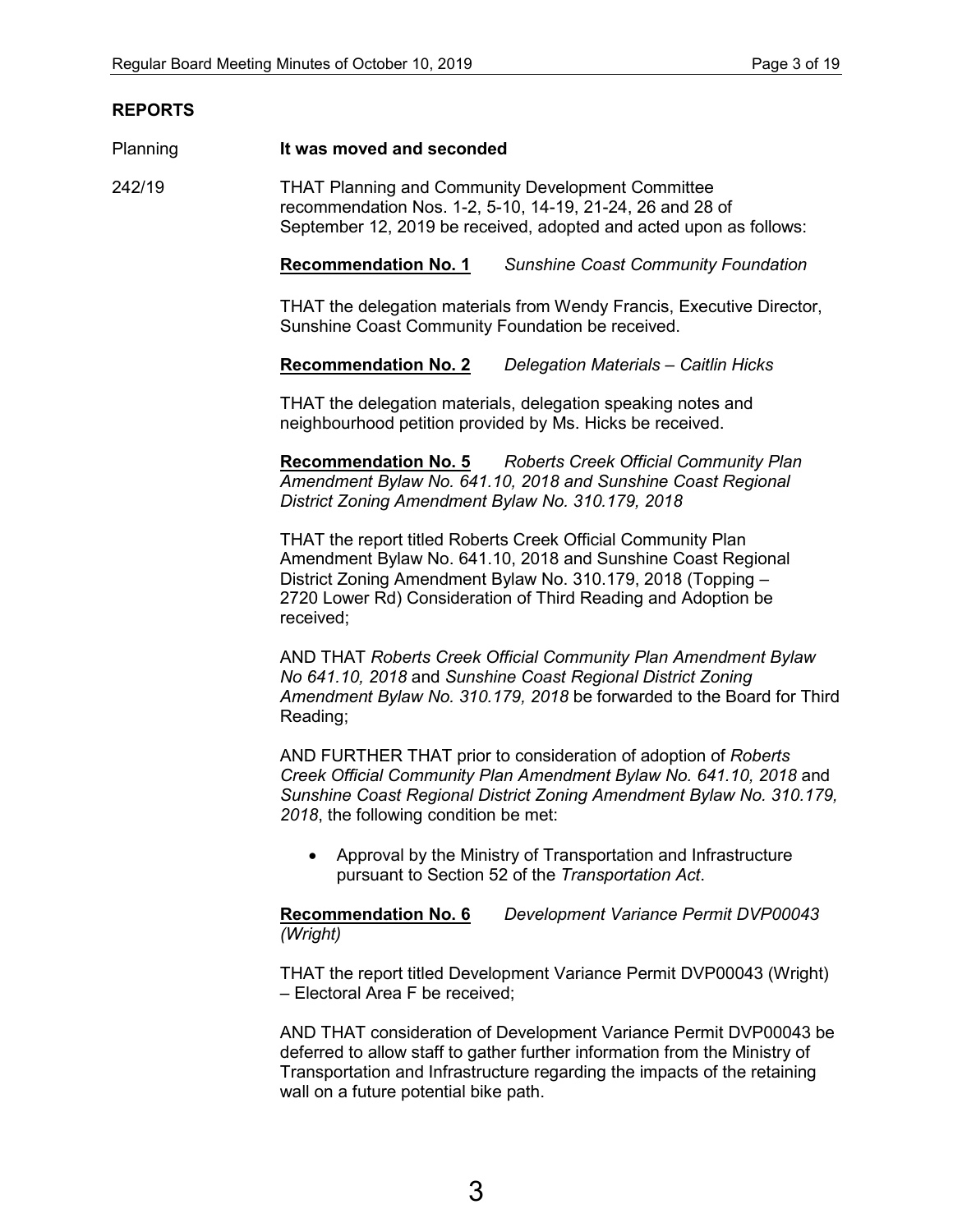242/19 cont. **Recommendation No. 7** *Squamish-Lillooet Regional District Regional Growth Strategy Amendment Bylaw Referral*

> THAT the report titled Referral – Squamish-Lillooet Regional District Regional Growth Strategy Amendment Bylaw 1562-2018 be received;

AND THAT the SCRD respond to the Squamish-Lillooet Regional District indicating acceptance of Regional Growth Strategy Amendment Bylaw 1562-2018.

**Recommendation No. 8** *Active Transportation Infrastructure Planning and Approvals on BC Provincial Highways*

THAT the report titled Active Transportation Infrastructure Planning and Approvals on BC Provincial Highways - Ministry of Transportation and Infrastructure be received as information.

**Recommendation No. 9** *Crab Road Beach Access Enhancement Opportunities*

THAT the report titled Crab Road Beach Access Enhancement Opportunities be received;

AND THAT the following actions be undertaken in Q4 2019:

- 1. Follow up with the Crab Road neighbourhood summarizing recommendations and next steps;
- 2. Contact MOTI to coordinate removal of debris and dead standing trees within right of way, and determine possible encroachment onto right of way by adjacent landowners and strategies to define the boundaries;
- 3. Install an etiquette sign at the beach access;

AND FURTHER THAT this report be provided to the Electoral Area B Advisory Planning Commission as information.

**Recommendation No. 10** *Egmont School/Egmont Park License Agreement with School District 46*

THAT the report titled Egmont School/Egmont Park License Agreement with School District 46 be received;

AND THAT the delegated authorities be authorized to sign the License Agreement between the SCRD and School District 46.

**Recommendation No. 14** *Policing and Public Safety Committee Minutes of July 18, 2019*

THAT the Sunshine Coast Policing and Public Safety Committee minutes of July 18, 2019 be received;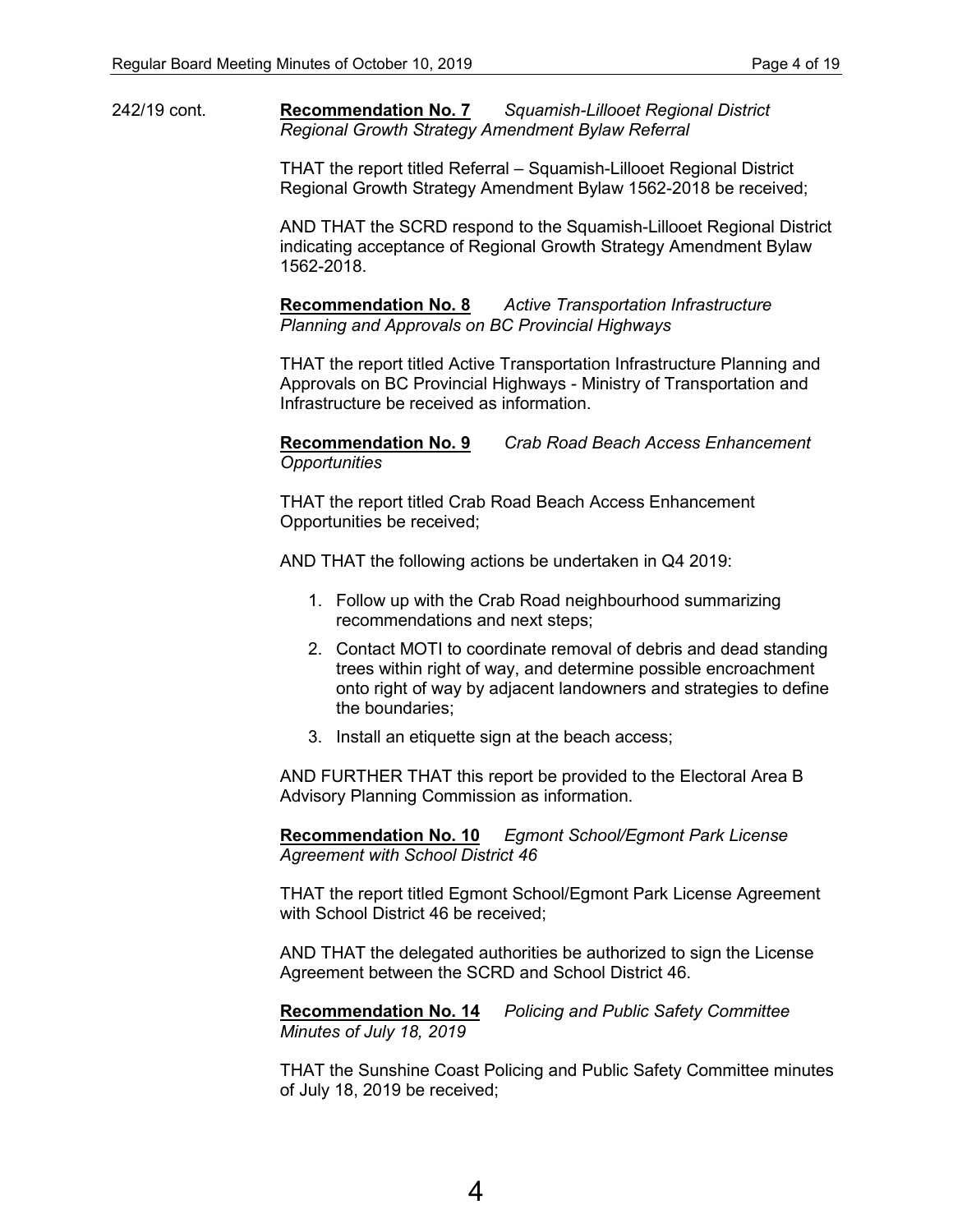242/19 cont. AND THAT the Sunshine Coast Policing and Public Safety Committee minutes of July 18, 2019 be corrected to remove Sue Girard, SD46 Trustee as being present at the meeting;

> AND FURTHER THAT the Sunshine Coast Policing and Public Safety Committee Recommendation No. 6 of July 18, 2019 be acted upon as follows:

#### **Recommendation No. 6** *Letter to Treasury Board for RCMP Living Subsidy*

THAT the SCRD Board send a letter to the Treasury Board to request that RCMP members on the Sunshine Coast receive a cost of living subsidy to mitigate the high cost of housing and transportation costs in order to attract and retain officers.

#### **Recommendation No. 15** *Storage Facility Site for Abandoned RV Campers/Vehicles*

THAT Recommendation No. 7 of the Sunshine Coast Policing and Public Safety Committee minutes of July 18, 2019 be acted upon as amended, as follows:

#### **Recommendation No. 7** *Storage Facility Site for Abandoned RV Campers/Vehicles*

THAT staff, *in cooperation with municipalities and RCMP,* investigate the immediate and mid-term potential storage facility site and disposal options for abandoned RV campers / vehicles that the RCMP requires be towed.

AND THAT a resolution regarding abandoned vehicles be brought forward for consideration at the Association of Vancouver Island and Coastal Communities (AVICC) Convention in 2020.

#### **Recommendation No. 16** *Additional RCMP staffing for the rural areas*

THAT Recommendation No. 8 of the Sunshine Coast Policing and Public Safety Committee minutes of July 18, 2019 be acted upon as follows:

#### **Recommendation No. 8** *Meeting with Ministry Staff*

THAT a meeting at the Union of BC Municipalities (UBCM) convention with Ministry of Public Safety and Solicitor General staff be requested to discuss additional RCMP staffing for the rural areas.

#### **Recommendation No. 17** *TAC Minutes of July 18, 2019*

THAT the Transportation Advisory Committee minutes of July 18, 2019 be received;

AND THAT the recommendations contained therein be acted upon as amended, as follows: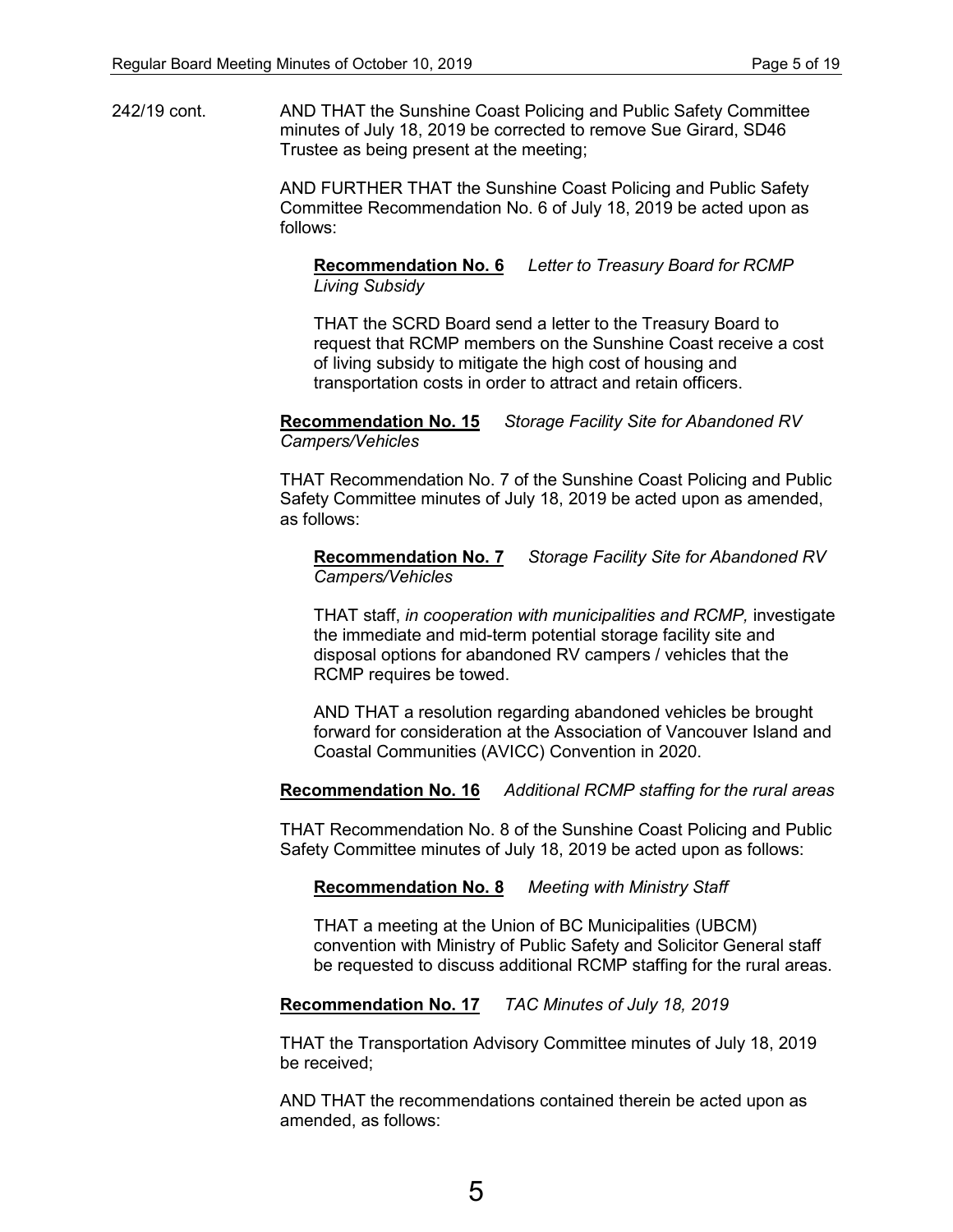242/19 cont. **Recommendation No. 2** *Park and Ride Options*

THAT the report titled Park and Ride Options be received;

AND THAT a park and ride facility location and design be explored with the community in 2019/2020 as part of planned survey research to update Transit Future Plan priorities.

#### **Recommendation No. 7** *Speed Survey*

THAT the SCRD send a letter to the Ministry of Transportation and Infrastructure requesting that the speed limit for the portion of the Sunshine Coast highway near the Woodcreek Park area be reduced to 60 kilometers per hour.

#### **Recommendation No. 18** *AAC Minutes of July 23, 2019*

THAT the Agricultural Advisory Committee minutes of July 23, 2019 be received;

AND THAT Agricultural Advisory Committee Recommendation No. 2 of July 23, 2019 be acted upon as amended, as follows:

**Recommendation No. 2** *Emergency Planning for Farmers and People with Livestock*

THAT information regarding emergency planning for farmers and people with livestock be provided to the Agricultural Advisory Committee at a future meeting;

AND THAT the SCRD Manager, Protective Services be invited to attend a future Agricultural Advisory Committee meeting regarding emergency planning for farmers and people with livestock;

AND FURTHER THAT Agricultural Advisory Committee Recommendation No. 3 of July 23, 2019 be referred back to the Agricultural Advisory Committee for clarification on the Notice of Motion as follows:

#### **Recommendation No. 3** *Notice of Motion regarding Glyphosate ban*

THAT the Notice of Motion and supporting documentation submitted by Raquel Kolof be an agenda item on the September 24, 2019 Agricultural Advisory Committee meeting for discussion, as follows:

**Motion:** Given that glyphosate, the primary ingredient in the weed-killer Roundup, presents both a human health risk and an ecological/wildfire risk, the AAC ask that the SCRD requests that the Provincial Government ban Glyphosate, the controversial herbicide, at the annual conference of the Union of B.C. Municipalities (UBCM) in September 2019, until the Province has done a thorough scientific and legal study of its safety.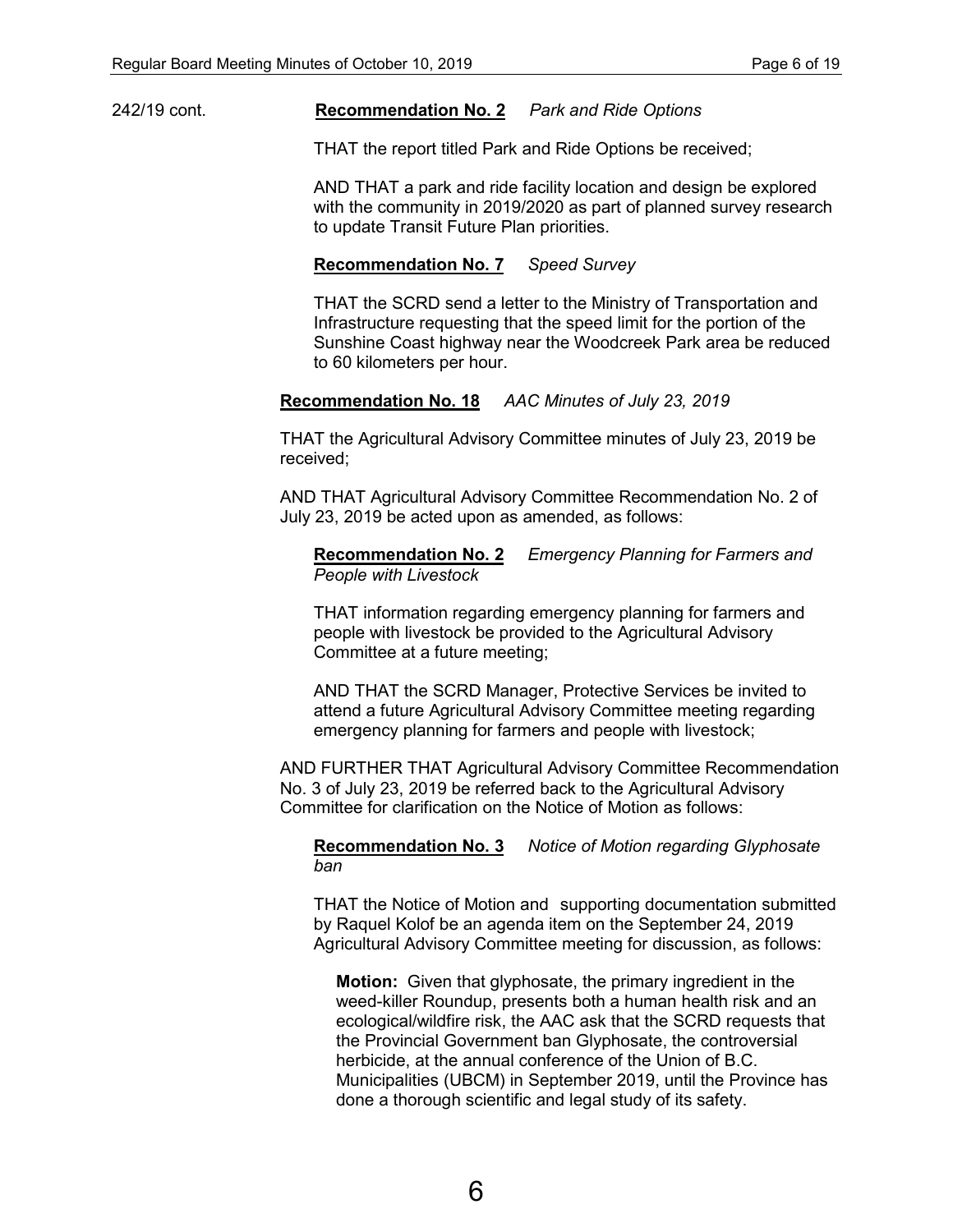242/19 cont. **Recommendation No. 19** *Area A APC Minutes of July 31, 2019*

THAT the Egmont/ Pender Harbour Advisory Planning Commission minutes of July 31, 2019 be received.

**Recommendation No. 21** *Area D APC Minutes of July 15, 2019*

THAT the Roberts Creek Advisory Planning Commission minutes of July 15, 2019 be received.

**Recommendation No. 22** *Area F APC Minutes of July 23, 2019*

THAT the West Howe Sound Advisory Planning Commission minutes of July 23, 2019 be received.

**Recommendation No. 23** *Howe Sound Community Forum Invitation – October 25, 2019*

THAT the correspondence from Mayor Karen Elliot, District of Squamish, dated July 31, 2019 regarding Howe Sound Community Forum Invitation (October 25, 2019) be received;

AND THAT travel expenses and stipend be paid for Directors authorized to attend the Howe Sound Community Forum on October 25, 2019.

**Recommendation No. 24** *Letter from Union of BC Municipalities Green Communities Committee*

THAT the correspondence from Tara Faganello, Assistant Deputy Minister, Ministry of Municipal Affairs and Housing and Gary MacIsaac, Executive Director, Union of BC Municipalities Green Communities Committee, dated August 15, 2019 regarding SCRD achievement for Climate Action Recognition Program be received.

**Recommendation No. 26** *Ministry of Agriculture Discussion paper Class D Licences*

THAT the correspondence from the Ministry of Agriculture, discussion paper to solicit feedback from local government about Class D Licences, dated July 29, 2019 be received.

**Recommendation No. 28** *In-Camera Planning and Community Development Committee*

THAT the In-Camera Planning and Community Development agenda items be referred to the September 12, 2019 In-Camera Board meeting.

**CARRIED**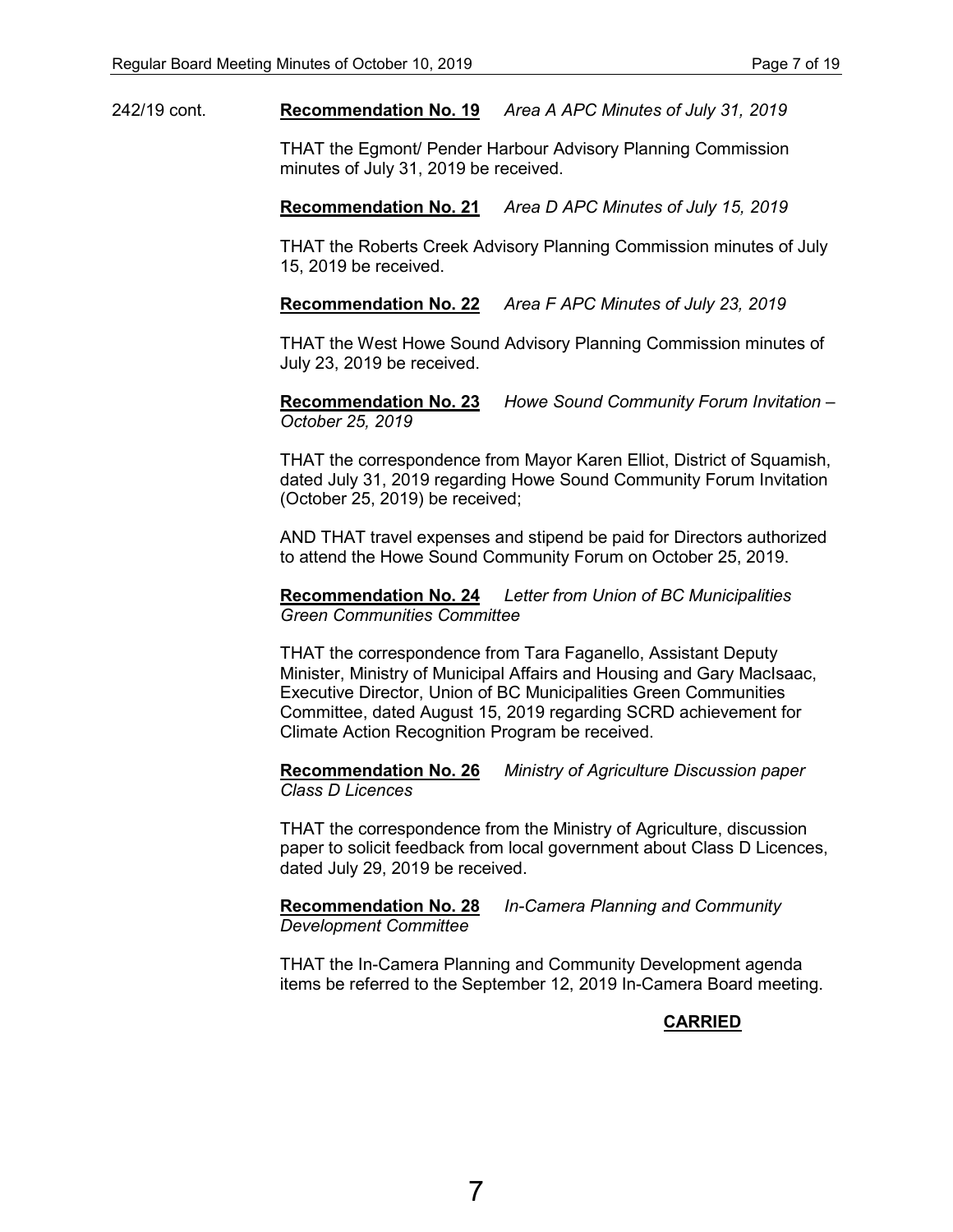#### Planning **It was moved and seconded**

243/19 THAT Planning and Community Development Committee recommendation No. 3 of September 12, 2019 be received, adopted and acted upon as amended, as follows:

> **Recommendation No. 3** *Roberts Creek Official Community Plan Amendment Bylaw No. 641.12, 2019 and Sunshine Coast Regional District Zoning Amendment Bylaw No. 310.185, 2019*

> THAT the report titled Roberts Creek Official Community Plan Amendment Bylaw No. 641.12, 2019 and Sunshine Coast Regional District Zoning Amendment Bylaw No. 310.185, 2019 (Jacobs – 2723 Toni Rd) Consideration of Second Reading – Electoral Area D be received;

AND THAT *Roberts Creek Official Community Plan Amendment Bylaw No. 641.12, 2019* and *Sunshine Coast Regional District Zoning Amendment No. 310.185, 2019* be referred to the October 10, 2019 Planning and Community Development Committee meeting in order to allow for further discussion between the applicant and staff;

*AND THAT a Public Hearing to consider Amendment Bylaws No. 641.12 and 310.185 be postponed to a later date to be confirmed;*

AND THAT Director McMahon be delegated as the Chair and Director Tize be delegated as the Alternate Chair for the Public Hearing;

AND FURTHER THAT the staff report be forwarded to the Roberts Creek Official Community Plan Committee for discussion.

#### **CARRIED**

Infrastructure **It was moved and seconded**

244/19 THAT Infrastructure Services Committee recommendation Nos. 1-13 of September 19, 2019 be received, adopted and acted upon as follows:

**Recommendation No. 1** *Water Supply Update* 

THAT a letter be sent to the Department of Environment and Climate Change Canada requesting that all Sunshine Coast weather stations be brought on-line as soon as possible.

**Recommendation No. 2** *Water Supply Expansion Projects – Funding Considerations* 

THAT the report titled Water Supply Expansion Projects – Funding Considerations be received.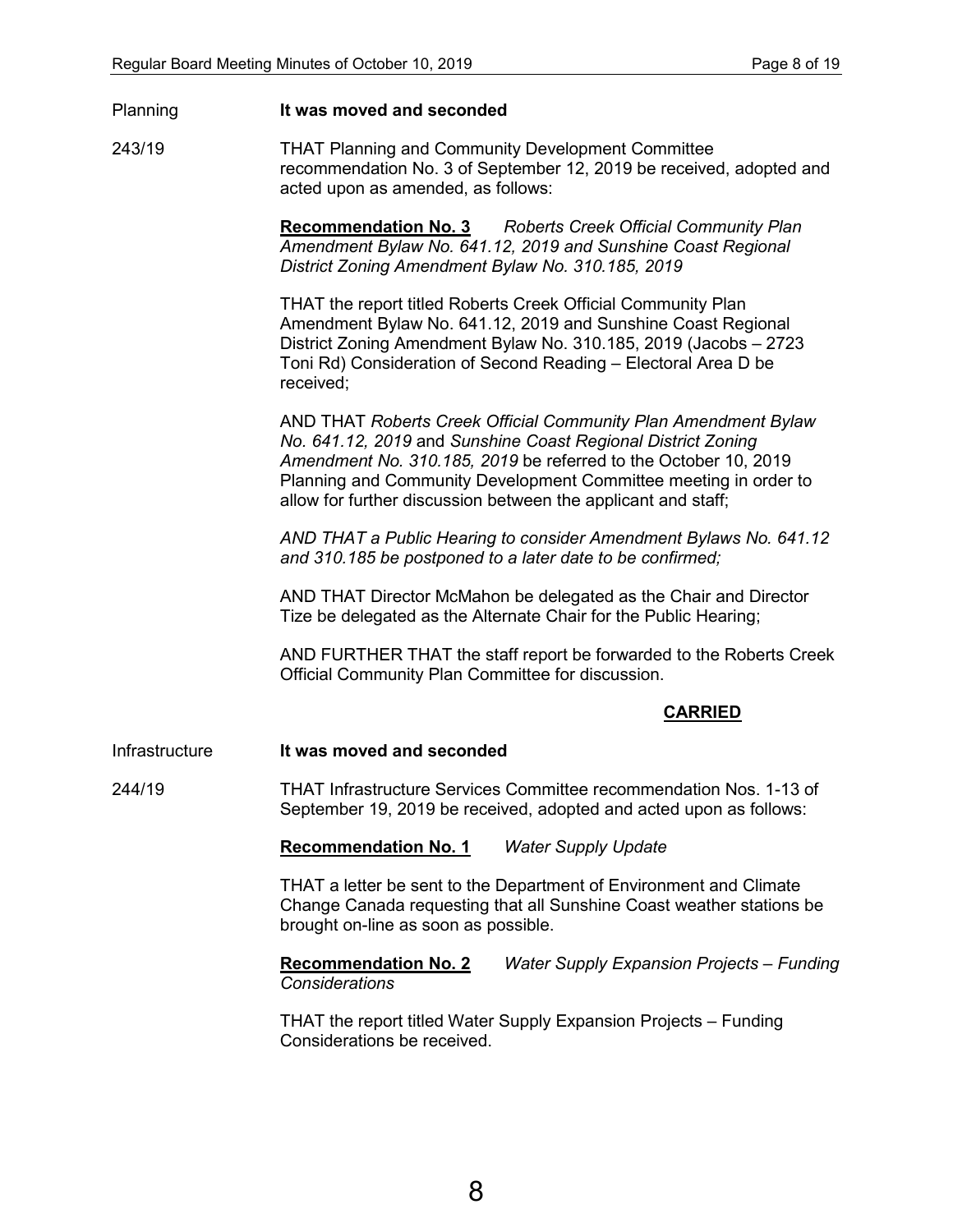#### 244/19 cont. **Recommendation No. 3** *Transit Fare Review 2019*

THAT the report titled Transit Fare Review 2019 be received for information;

AND THAT BC Transit be requested to undertake a Fare Review and the results be presented at a Committee meeting in Q1 2020;

AND FURTHER THAT staff investigate a mechanism to move forward with discounted youth and family passes for transit to be implemented before the end of 2019 and bring back a report to the Board with the steps and cost implications.

#### **Recommendation No. 4** *School District 46 Collaboration*

THAT the SCRD Board Chair and Vice Chair meet with School District 46 to discuss youth transportation.

**Recommendation No. 5** *2020-2021 Transit Expansion Memorandum of Understanding* 

THAT the report titled 2020-2021 Transit Expansion Memorandum of Understanding be received;

AND THAT staff work with BC Transit to research options and resources required to implement service expansions in 2021-2022 and report back to the Board in Q1 2020;

AND FURTHER THAT staff work with BC Transit to develop a project plan to update the Transit Future Plan to guide future expansion decisions.

**Recommendation No. 6** *Rural Areas Curbside Food Waste Collection Services Financial Considerations*

THAT the report titled Rural Areas Curbside Food Waste Collection Services Financial Considerations be received;

AND THAT the base budget for Function 355 Refuse Collection be increased by \$385,900 based on the estimated net increase to operating and overhead costs required to fund a weekly curbside food waste collection service and bi-weekly garbage collection service beginning in 2020;

AND THAT the increase for 2020 be pro-rated at \$231,100 based on an anticipated mid-year start date for the change in service;

AND THAT the increase be funded through additional user fee revenue subject to results of an RFP and amendment of SCRD Waste Collection Bylaw No. 431;

AND FURTHER THAT the Financial Plan 2019-2023 be amended accordingly.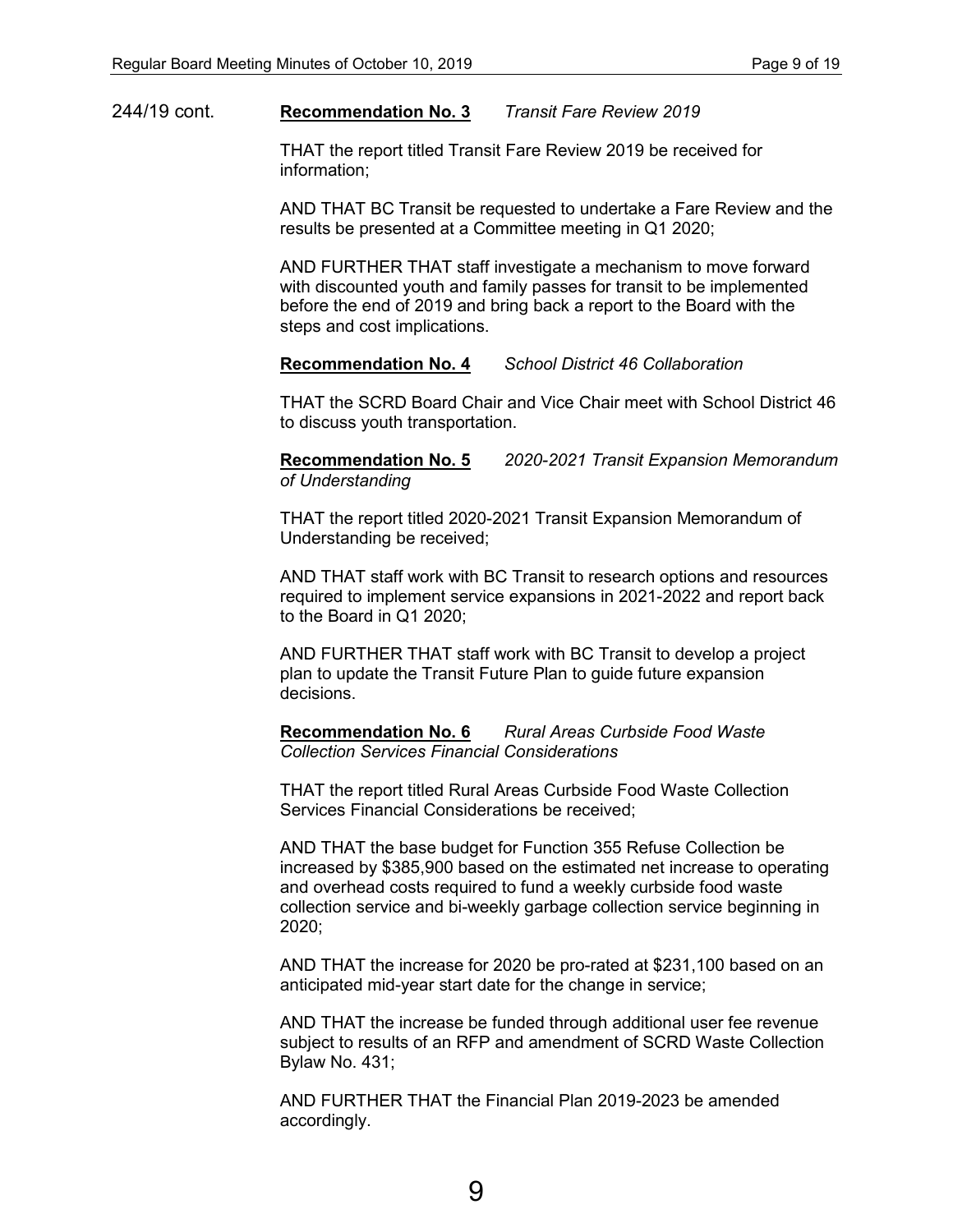#### 244/19 cont. **Recommendation No. 7** *Garbage Collection by Folio Count*

THAT the handout circulated at the meeting titled Folio Count for Garbage Collection be received.

**Recommendation No. 8** *Food Waste Drop-off Program Considerations*

THAT the report titled Food Waste Drop-off Program Considerations be received for information;

AND THAT staff prepare a 2020 Budget Proposal for three food waste drop-off sites for residents and small businesses funded from taxation with a volume restriction of 50L.

**Recommendation No. 9** *Process and Implications of Establishing a Curbside Recycling Service for Electoral Areas B and D* 

THAT the staff report on Process and Implications for Establishing a Curbside Recycling Service in Electoral Areas B and D be referred to the September 19, 2019 Corporate and Administrative Services Committee meeting.

**Recommendation No. 10** *BC Recycling Regulation and the ICI sector* 

THAT the correspondence from the Ministry of Environment and Climate Change Strategy regarding expansion of the BC Recycling Regulation to include the Industrial, Commercial and Institutional (ICI) sector be received.

#### **Recommendation No. 11** *Youth Transit Fares*

THAT the correspondence from Cayce Laviolette regarding youth transit fares be received.

**Recommendation No. 12** *Youth Transit Fares* 

THAT the correspondence from Brian Smith regarding youth transit fares be received.

**Recommendation No. 13** *Youth Transit Fares* 

THAT the correspondence from Marah and John Farmer regarding youth transit fares be received.

#### **CARRIED**

#### Corporate **It was moved and seconded**

245/19 THAT Corporate and Administrative Services Committee recommendation Nos. 1-14 of September 19, 2019 be received, adopted and acted upon as follows: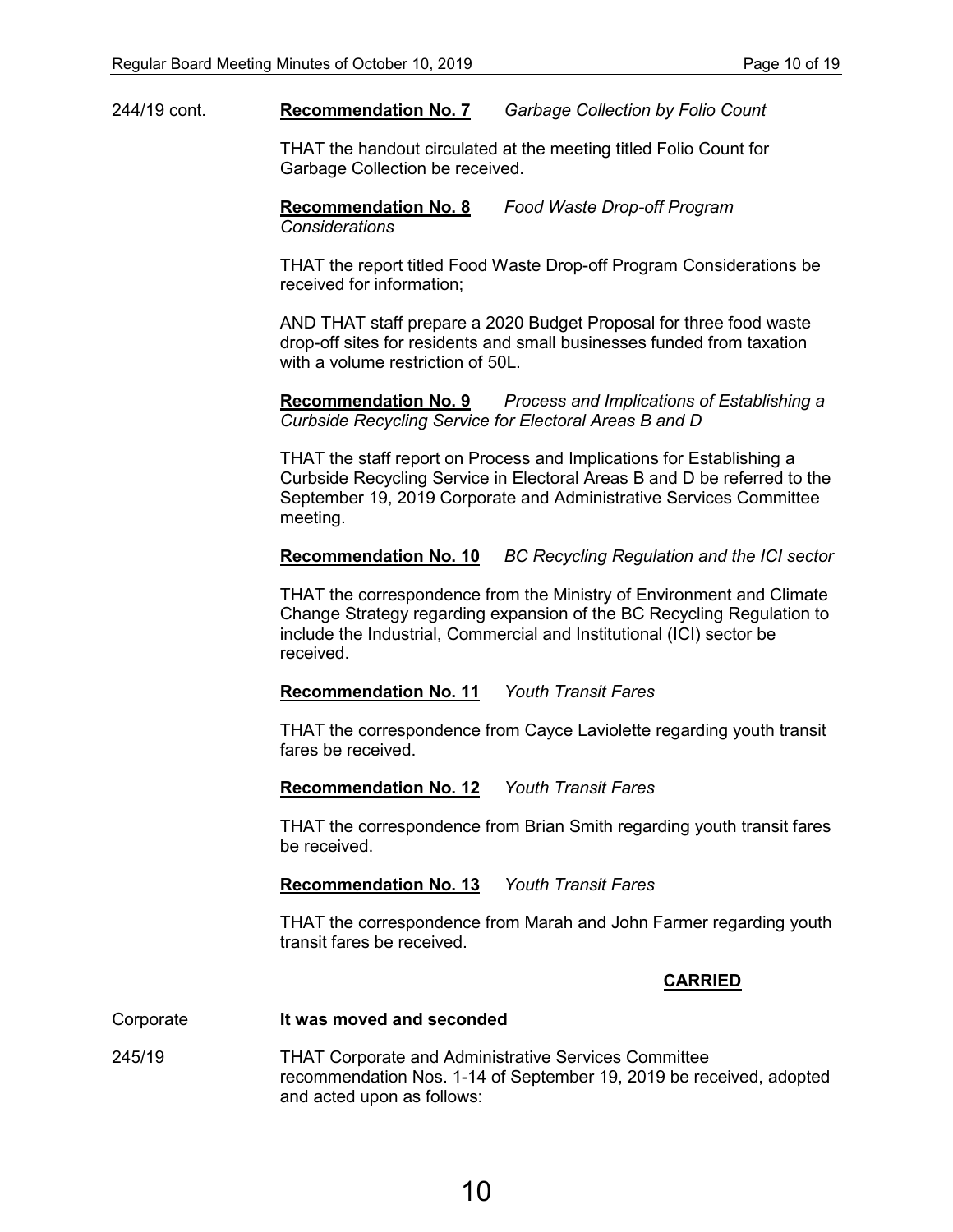245/19 cont. **Recommendation No. 1** *Sechelt Public Library Presentation and Information*

> THAT the presentation from the Sechelt Public Library titled Five Year Funding and the additional information regarding Library Funding 2009- 2019 pertaining to 10 years of approved funding for both Gibsons and District Public Library and Sechelt Public Library be received.

**Recommendation No. 2** *Sechelt Public Library Draft Funding and Service Agreement* 

THAT the report titled Sechelt Public Library Draft Funding and Service Agreement be received;

AND THAT a Special Corporate and Administrative Services Committee meeting be scheduled as soon as possible after September 27, 2019 to discuss current libraries' funding models and apportionment, and review current bylaw allocations.

#### **Recommendation No. 3** *Budget Project Status Report*

THAT the report titled Budget Project Status Report – September 2019 be received.

**Recommendation No. 4** *2020-2024 Financial Plan Process and Timetable* 

THAT the report titled 2020-2024 Financial Plan Process and Timetable be received;

AND THAT the 2020-2024 Financial Plan process and timetable be approved as presented.

**Recommendation No. 5** *Extraordinary Meetings Remuneration Review* 

THAT the report titled Extraordinary Meetings Remuneration Review be received;

AND THAT a stipend be paid for Directors Beamish, Hiltz, Lamb, Lee, McMahon, Pratt and Siegers' attendance at the Squamish Territory Leadership Forum on March 15, 2019;

AND THAT a stipend be paid for Director Pratt's attendance at the Regional District Chairs / Chief Administrative Officer Forum on March 26, 2019;

AND THAT a stipend be paid for Directors Hiltz, McMahon, Tize and Alternate Director Marteinson's attendance at the Howe Sound Community Forum on April 26, 2019;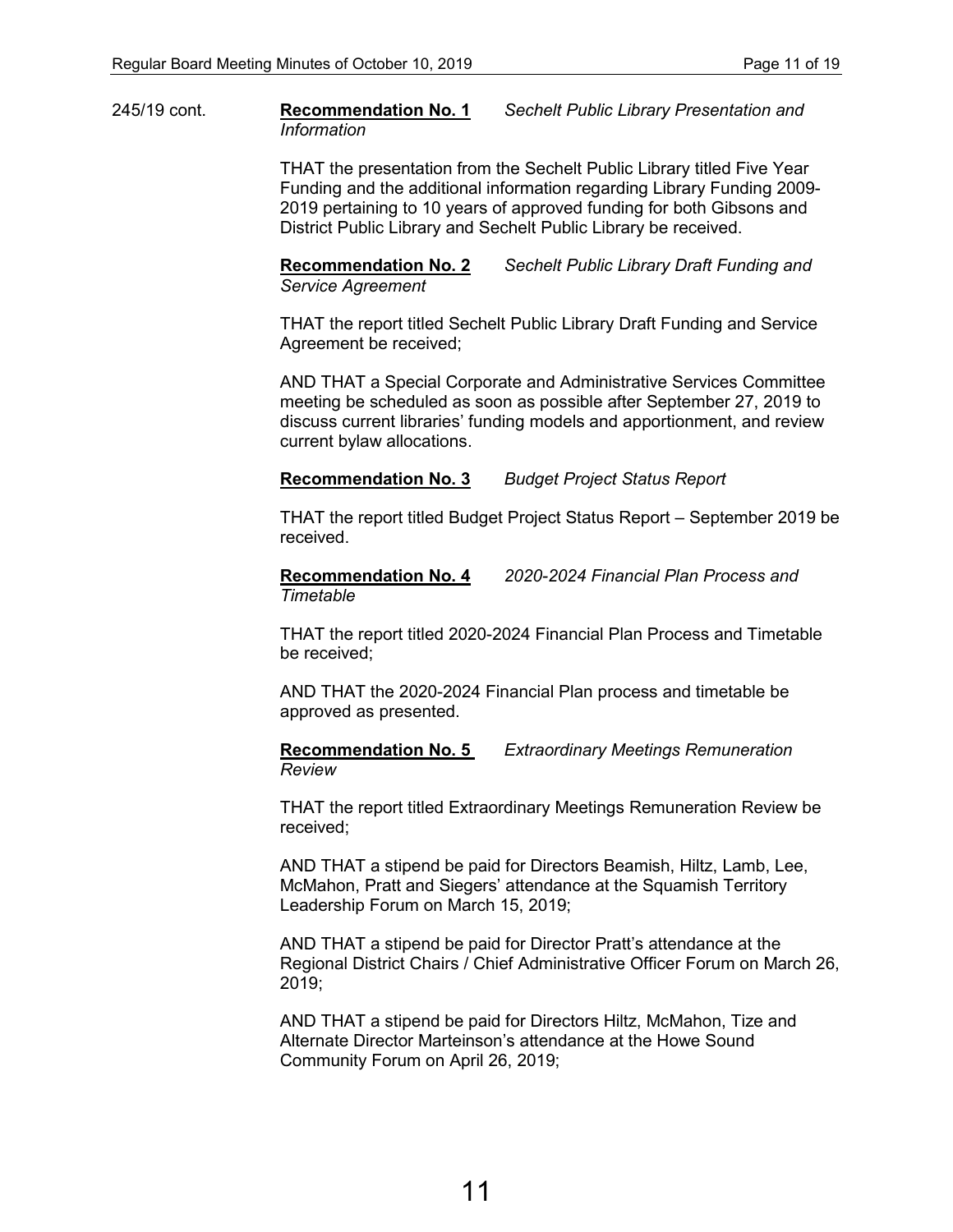245/19 cont. AND THAT a stipend be paid for Directors Hiltz, Lee, McMahon, Pratt and Tize's attendance at the Agricultural Land Commission Regional Seminar on May 22, 2019;

> AND THAT a stipend be paid for Directors Beamish, Hiltz, Lee, McMahon, Pratt and Siegers' attendance at the SCRD Water Dialogues in Sechelt on June 3, 2019;

AND THAT a stipend be paid for Directors Hiltz, Lamb, Lee, Pratt and Siegers' attendance at the SCRD Water Dialogues in Sechelt on June 4, 2019;

AND THAT a stipend be paid for Directors Pratt and Siegers' attendance at the Mayors, Chair, Chief and Detachment Commander Breakfast Meeting on June 5, 2019;

AND THAT a stipend be paid for Directors Beamish, Hiltz, Lee, McMahon, and Pratt's attendance at the SCRD Water Dialogues in Gibsons on June 5, 2019;

AND THAT a stipend be paid for Directors Beamish, Hiltz, Lamb, Lee, McMahon, Pratt and Siegers' attendance at the Interim Chief Administrative Officer Interviews on July 3, 2019;

AND THAT a stipend be paid for Directors Beamish, Hiltz, Lee, McMahon, Pratt and Tize's attendance at the Breakfast with shíshálh Nation Chief on July 11, 2019;

AND FURTHER THAT a stipend be paid for Directors Beamish, Hiltz, Lee, McMahon, Pratt and Siegers' attendance at the Grant Smith, Waterhouse Executive Recruitment – Chief Administrative Officer Recruitment meeting on July 11, 2019.

**Recommendation No. 6** *Remuneration Structure Review Task Force*

THAT the Sunshine Coast Regional District (SCRD) strike an independent task force to review Directors' Remuneration Bylaw No. 636, based on best practices identified in the Union of British Columbia Municipalities Council and Board Remuneration Guide;

AND THAT the task force specifically consider the structure of remuneration (e.g. payments per meeting, stipends, meetings over 3 hours), and the roles, responsibilities and workload of rural directors.

#### **Recommendation No. 7** *2020 Meeting Schedule*

THAT the report titled 2020 Meeting Schedule be received;

AND THAT the 2020 Meeting Schedule be adopted as presented.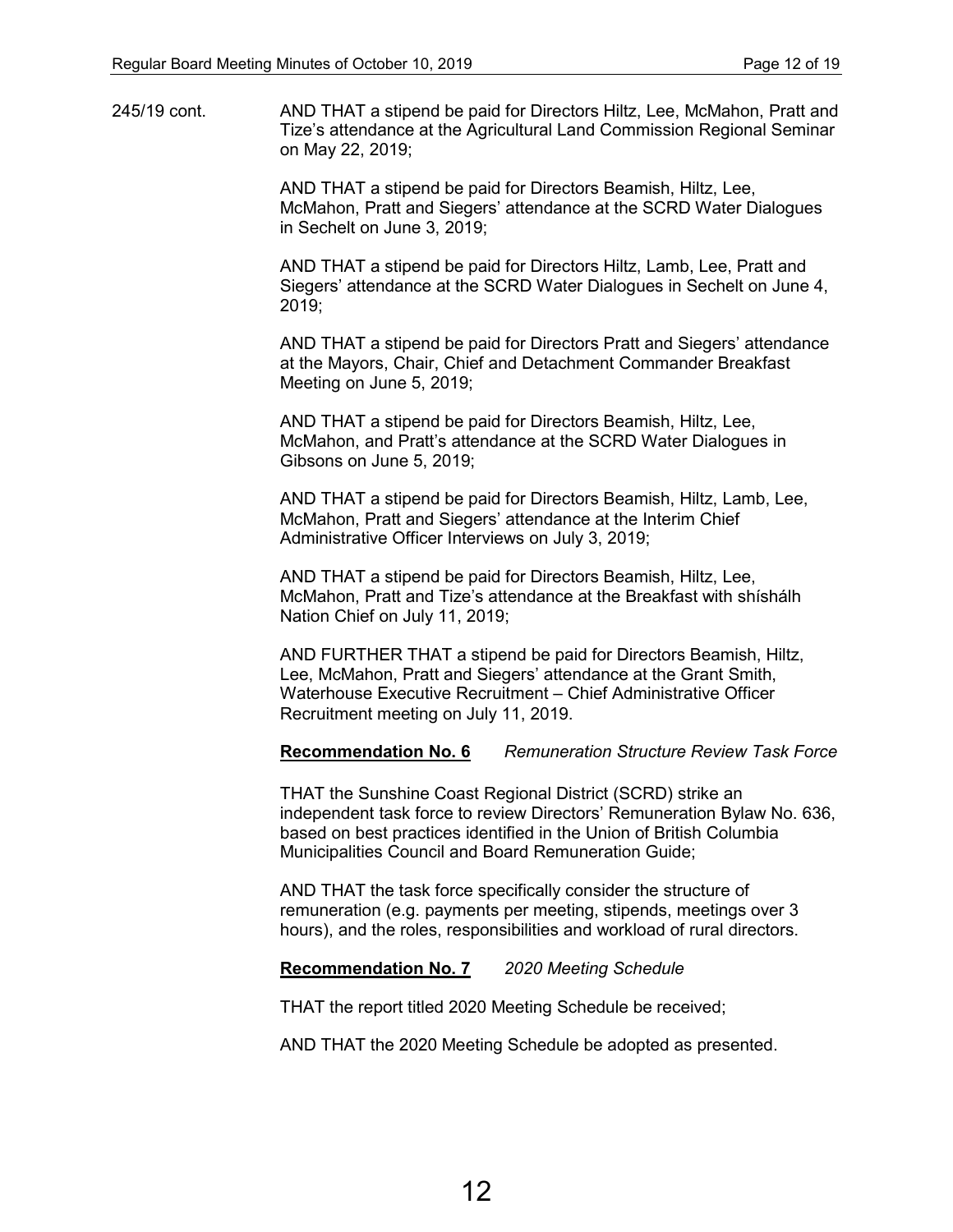245/19 cont. **Recommendation No. 8** *Process and Implications of Establishing a Curbside Recycling Service for Electoral Areas B and D*

> THAT the report titled Process and Implications of Establishing a Curbside Recycling Service for Electoral Areas B and D be received;

AND THAT the Sunshine Coast Regional District (SCRD) proceed with the establishment of a manual curbside collection service for Electoral Areas B and D to commence in early 2020, funded from reserves in Electoral Areas B Feasibility [152] and Electoral Area D Feasibility [153];

AND FURTHER THAT the 2020-2024 Financial Plan be amended accordingly.

**Recommendation No. 9** *Award Report for Request for Proposal 1911701 Cellular Mobility Voice, Data, and Device Services*

THAT the report titled Award Report for Request for Proposal (RFP) 1911701 Cellular Mobility Voice, Data, and Device Services be received;

AND THAT a 3 year contract for cellular and device services be awarded to TELUS for total contract value of \$102,440 (plus applicable taxes);

AND FURTHER THAT the Sunshine Coast Regional District's delegated authorities be authorized to execute the contract.

**Recommendation No. 10** *Grants Status Update*

THAT the report titled Grants Status Update be received;

AND THAT the project funding for the Granthams Community Hall Renovation be updated to incorporate Canadian Cultural Spaces Funding of \$235,414 with offsetting reductions to Short Term borrowing of \$100,000 and Area F Gas Tax Community Works Fund of \$135,414;

AND FURTHER THAT the 2019-2023 Financial Plan be amended accordingly.

**Recommendation No. 11** *Sunshine Coast Conservation Association Rural Areas' Grant-in-Aid Request for Streamkeepers Training*

THAT the report titled Sunshine Coast Conservation Association Rural Areas' Grant-in-Aid Request for Streamkeepers Training be received;

AND THAT the Sunshine Coast Conservation Association be funded \$1,000 from Rural Areas' Grant-in-Aid functions as follows:

- \$250 from Electoral Area D [127]
- \$510 from Electoral Area E [128]
- \$240 from Electoral Area F [129].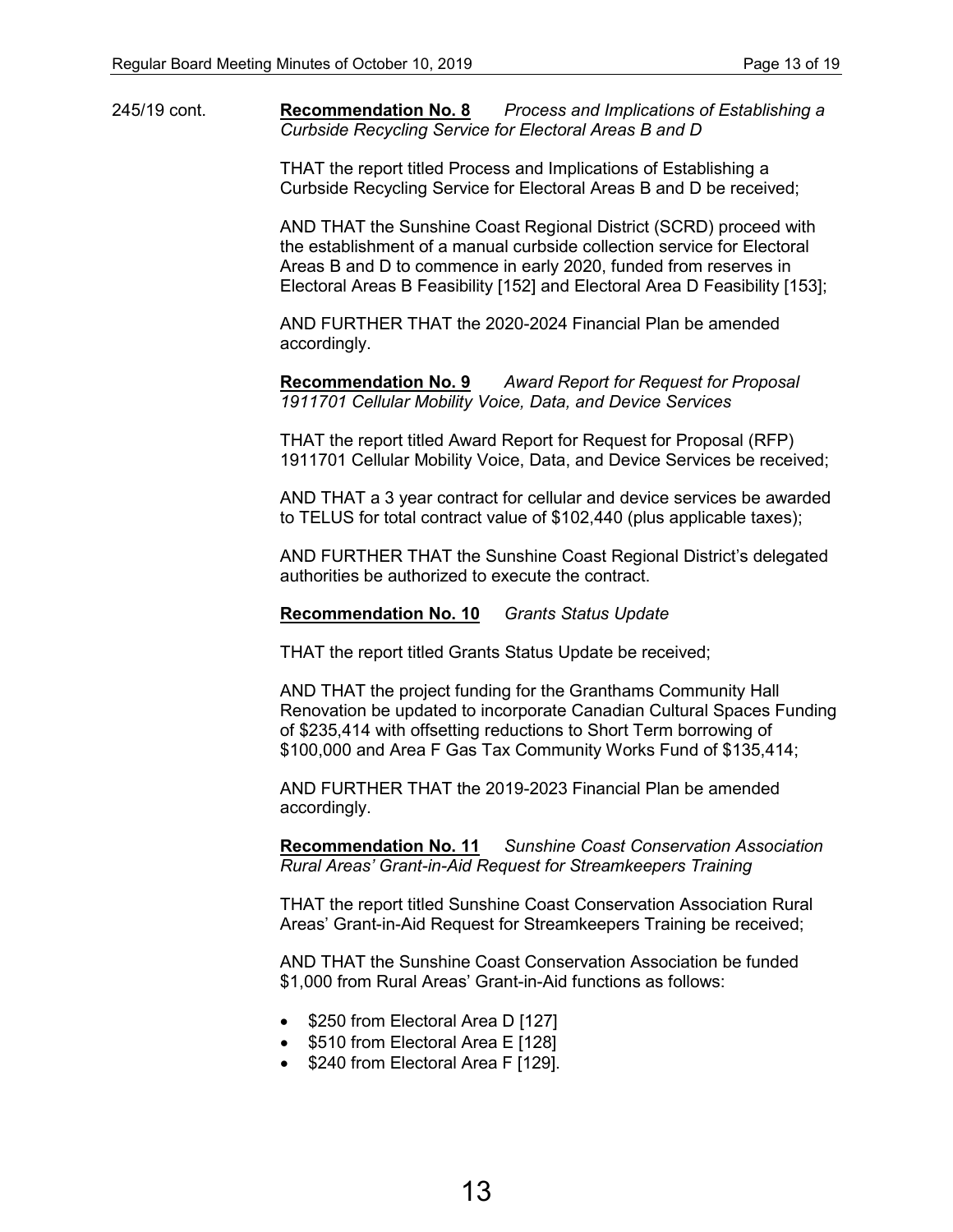245/19 cont. **Recommendation No. 12** *Coast Rogue Arts Society – Request for Support*

> THAT the report titled Coast Rogue Arts Society – Request for Support be received;

AND THAT the Sunshine Coast Regional District provide acknowledgement of grant in 2019, and support for the Coast Rogue Arts Society's Canadian Heritage grant application for the 2020 Rogue Arts Festival, by the September 29, 2019 deadline.

**Recommendation No. 13** *Roberts Creek Community Association – Request for Support*

THAT the correspondence from the Roberts Creek Community Association be received;

AND THAT the Sunshine Coast Regional District provide acknowledgement of grant paid in 2019, and support for the Roberts Creek Community Association's Canadian Heritage grant application for the 2020 Roberts Creek Daze, by the September 29, 2019 deadline.

**Recommendation No. 14** *Refer Discussion Regarding Proposed Supportive Housing Project*

THAT the topic of Proposed Supportive Housing Project at the former Gibsons RCMP Station, which is scheduled for a Town of Gibsons Public Hearing on October 17, 2019, be referred to the October 10, 2019 Planning and Development Committee Meeting.

#### **CARRIED**

#### Planning **It was moved and seconded**

246/19 THAT Planning and Community Development Committee recommendation Nos. 9, 11, 12, and 13 of October 10, 2019 be received, adopted and acted upon as follows:

> **Recommendation No. 9** *SCRD Advisory Committees' Comments on BCTS 2019-2023 Operation Plans*

THAT the report titled Advisory Committees' Comments on BCTS 2019- 2023 Operation Plans be received;

AND THAT the staff report with Advisory Committee comments be forwarded to BC Timber Sales in response to the BCTS 2019-2023 Operations Plan referral.

**Recommendation No. 11** *Feedback to Ministry of Agriculture – Class D Slaughter Licence*

THAT the report titled Feedback to Ministry of Agriculture – Class D Slaughter Licence be received;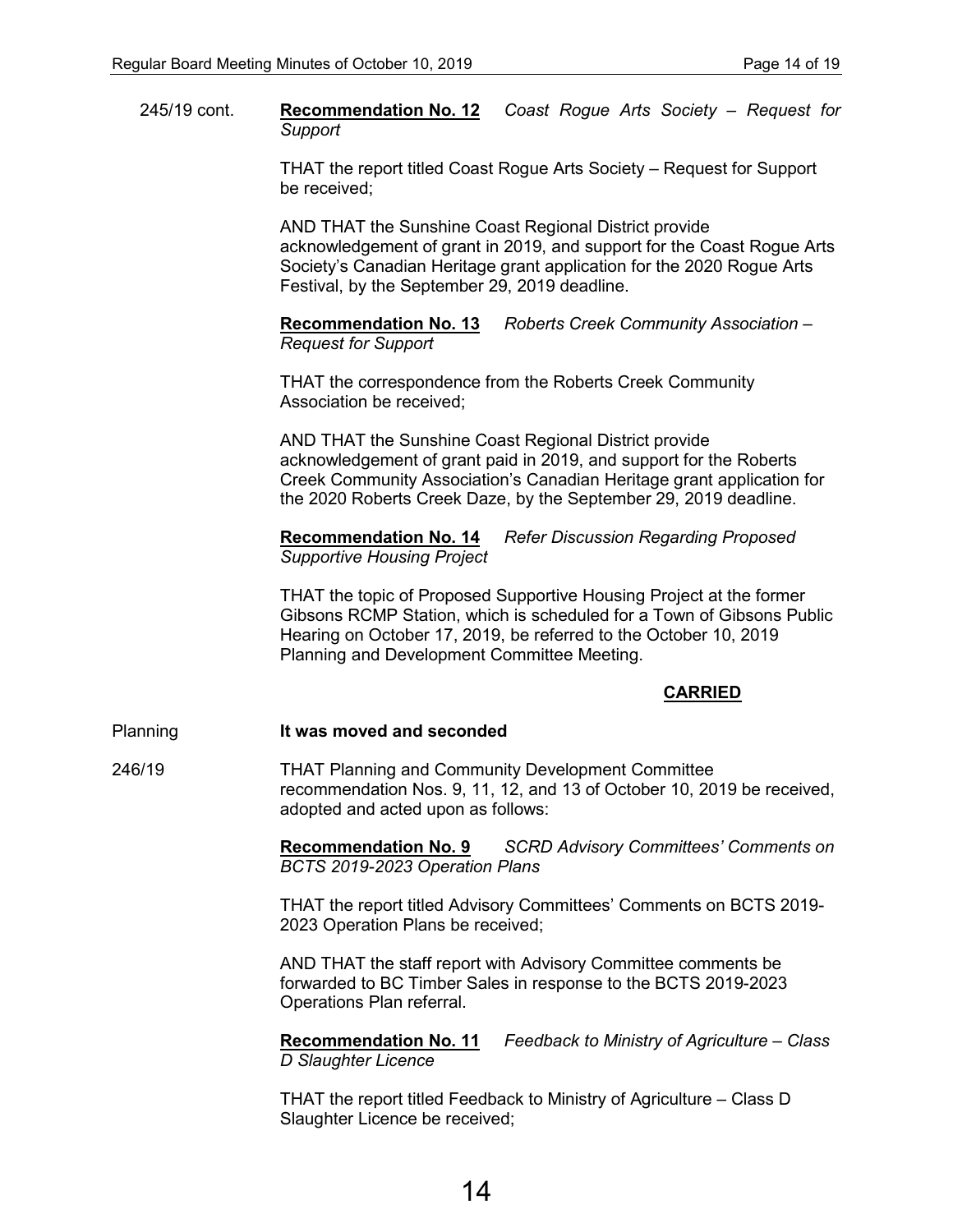246/19 cont. AND THAT SCRD respond to the Ministry of Agriculture indicating support for expanding Class D licence areas and for permitting the retail sale of Class D license inspected meat in adjacent regions.

> **Recommendation No. 12** *Request for Proposal (RFP) 1935001 Contract Award Green Waste Container and Hauling Services*

THAT the report titled Request for Proposal (RFP) 1935001 Contract Award Green Waste Container and Hauling Services be received;

AND THAT the contract for Green Waste Container and Hauling Services be awarded to Waste Management of Canada Corporation in the amount up to \$264,743 (plus GST);

AND THAT the 2019-2023 Financial Plan be amended accordingly;

AND THAT the delegated authorities be authorized to execute the contract.

**Recommendation No. 13** *Community Emergency Preparedness Fund Grant Application*

THAT the report titled Community Emergency Preparedness Fund – Volunteer & Composite Fire Department Training & Equipment Grant Application be received;

AND THAT an application be submitted on behalf of the four SCRD fire departments to the 2019 Community Emergency Preparedness Fund - Volunteer & Composite Fire Department Training & Equipment funding stream for the purchase of wildland urban firefighting equipment and facilitation of 'team leader' training in accordance with provincial standards.

#### **CARRIED**

Planning **It was moved and seconded**

247/19 THAT Planning and Community Development Committee recommendation No. 2 of October 10, 2019 be received, adopted and acted upon as follows:

**Recommendation No. 2** *Sunshine Coast Affordable Housing Society*

THAT the delegation materials from the Sunshine Coast Affordable Housing Society be received;

AND THAT the Sunshine Coast Affordable Housing Society delegation materials be referred to staff and that a proposal for an SCRD sponsored Affordable Housing Conference be brought back to a future Committee.

#### **CARRIED**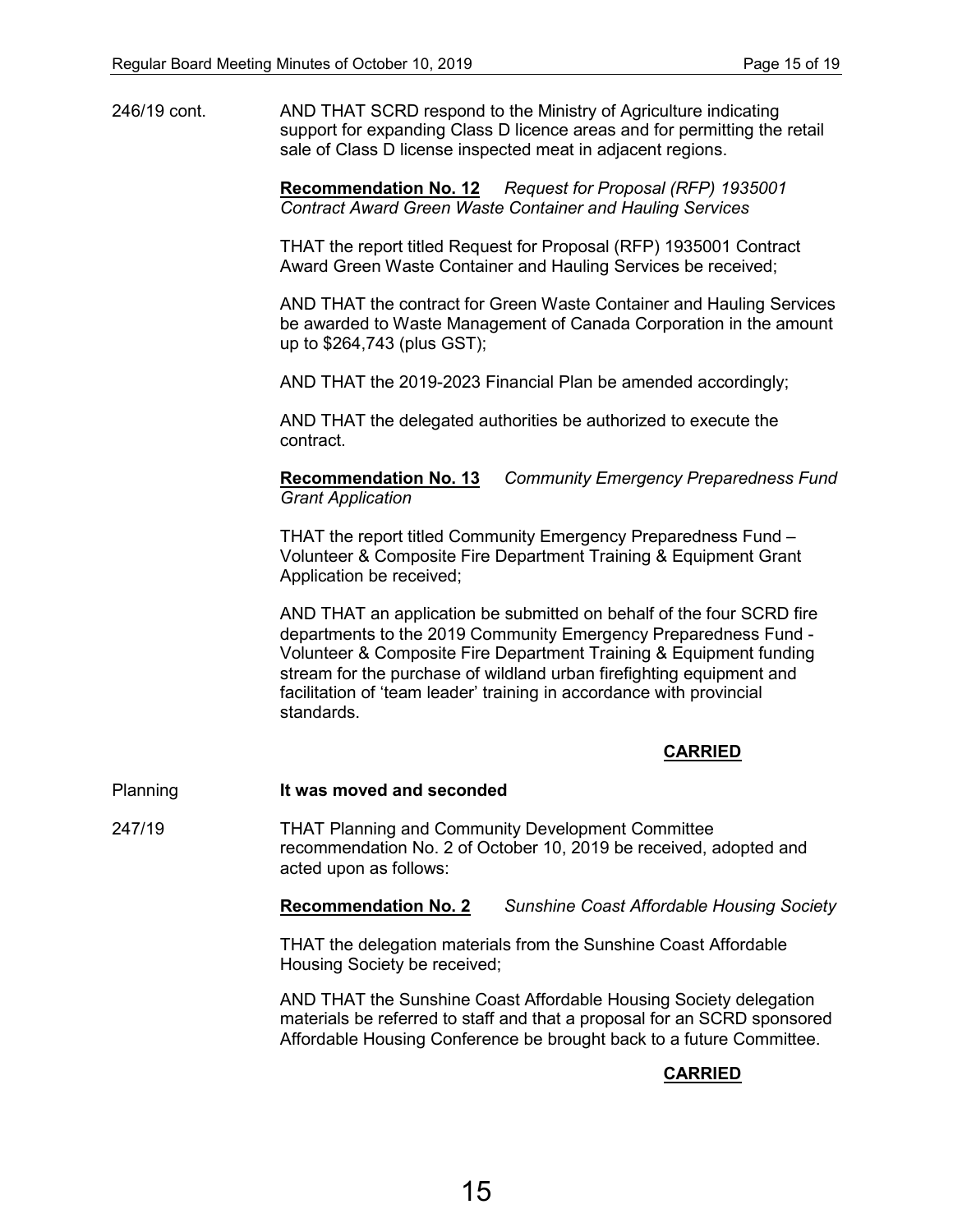*Director Beamish declared a conflict of interest and left the meeting at 2:38 p.m. due to the recommendation being the subject of a public hearing within the Town of Gibsons.* 

Planning **It was moved and seconded** 248/19 THAT Planning and Community Development Committee recommendation No. 4 of October 10, 2019 be received, adopted and acted upon as follows:

> **Recommendation No. 4** *Supportive Housing Project at former Gibsons RCMP Station*

THAT the SCRD send a letter of support for the proposed supportive housing project in the Town of Gibsons.

#### **CARRIED**

*Director Beamish returned to the meeting at 2:39 p.m.*

CAO Report **It was moved and seconded**

249/19 THAT the report titled 2019-2023 Amended Draft Strategic Plan be received;

AND THAT the 2019-2023 Strategic Plan be adopted as presented;

AND FURTHER THAT the rural Directors report back to their Advisory Planning Commissions to acknowledge their feedback and address any concerns with the Strategic Plan.

#### **CARRIED**

#### **MOTIONS**

Appointments **It was moved and seconded** 250/19 THAT the resignation of Sandra Cunningham from the Area E Advisory Planning Commission be received.

#### **CARRIED**

#### **BYLAWS**

Bylaw 641.10 **It was moved and seconded** 251/19 THAT *Roberts Creek Official Community Plan Amendment Bylaw No. 641.10, 2018* be read a third time*.*

#### **CARRIED**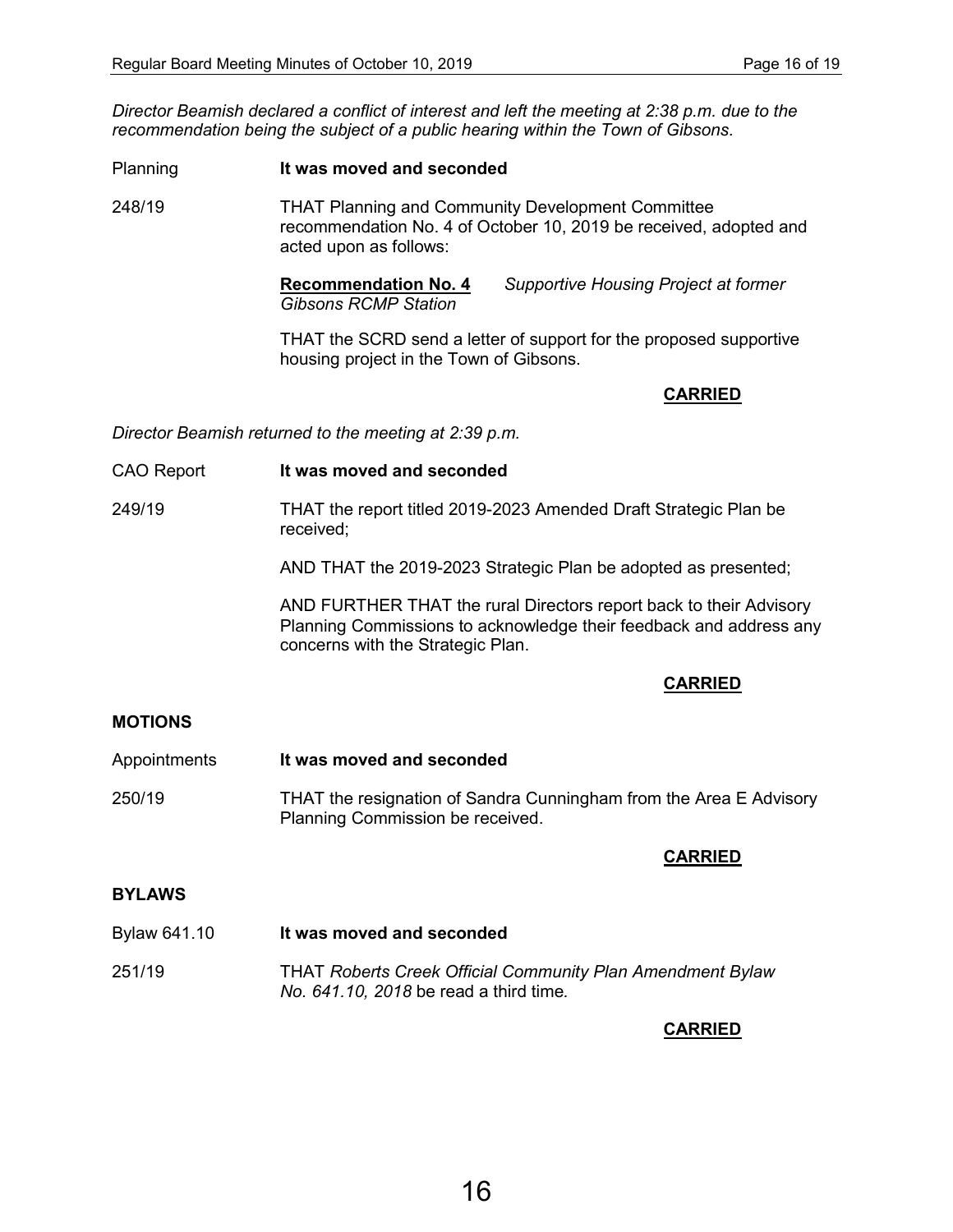| Bylaw 641.10  | It was moved and seconded                                                                         |  |
|---------------|---------------------------------------------------------------------------------------------------|--|
| 252/19        | <b>THAT Roberts Creek Official Community Plan Amendment Bylaw</b><br>No. 641.10, 2018 be adopted. |  |
|               | <b>CARRIED</b>                                                                                    |  |
| Bylaw 310.179 | It was moved and seconded                                                                         |  |
| 253/19        | THAT Sunshine Coast Regional District Zoning Amendment No. 310.179,<br>2018 be read a third time. |  |
|               | <b>CARRIED</b>                                                                                    |  |
| Bylaw 310.179 | It was moved and seconded                                                                         |  |
| 254/19        | THAT Sunshine Coast Regional District Zoning Amendment No. 310.179,<br>2018 be adopted.           |  |

#### **DIRECTORS' REPORTS**

*Directors provided a verbal report of their activities.*

#### **DIRECTORS' MEETING COMPENSATION**

- Remuneration **It was moved and seconded**
- 255/19 THAT Director Hiltz's expenses and stipend be paid to attend the Howe Sound Community Forum in Squamish, BC on October 25, 2019.

#### **CARRIED**

**CARRIED**

Remuneration **It was moved and seconded**

256/19 THAT Director Tize and Director McMahon be authorized to attend the Climate Leaders' Institute in Vancouver, BC on November 7<sup>th</sup> and 8<sup>th</sup>, 2019;

> AND THAT Director Tize and Director McMahon's expenses and stipend be paid to attend the Climate Leaders' Institute in Vancouver, BC on November 7<sup>th</sup> and 8<sup>th</sup>, 2019.

#### **CARRIED**

*The Board moved In Camera at 3:41 p.m.*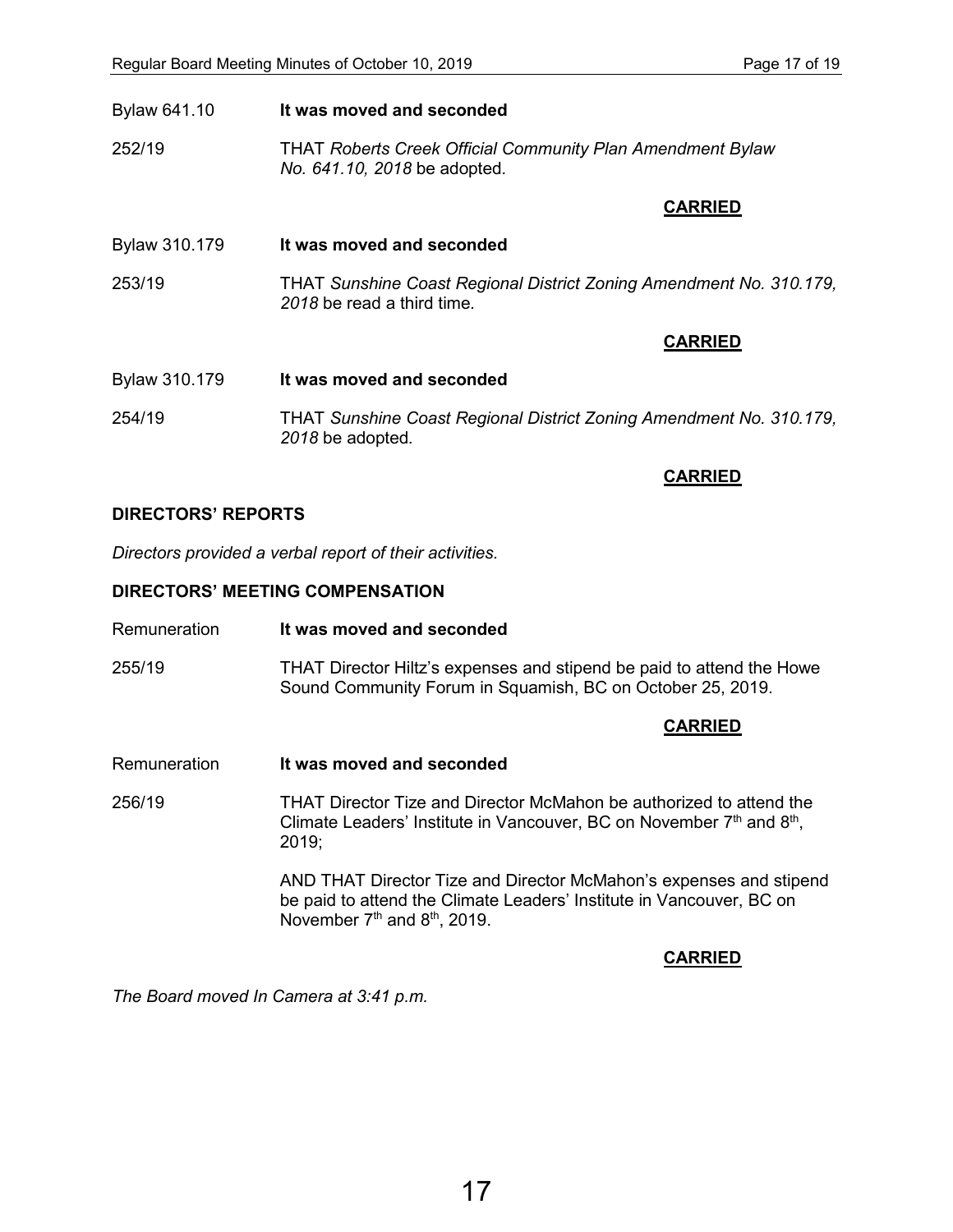#### **IN CAMERA It was moved and seconded**

257/19 THAT the public be excluded from attendance at the meeting in accordance with Section 90  $(1)$   $(a)$ ,  $(c)$ ,  $(e)$ ,  $(g)$ ,  $(k)$ ,  $(i)$  and  $2(b)$  of the *Community Charter* – "personal information about an identifiable individual…", "labour relations or other employee relations", "the acquisition, disposition, or expropriation of land…", "litigation or potential litigation…", "negotiations and related discussions respecting the proposed provision of a municipal service…", "the receipt of advice that is subject to solicitor-client privilege…" and, "the consideration of information received and held in confidence relating to negotiation between the municipality and a provincial government…".

#### **CARRIED**

*The Board moved out of In Camera at 4:12 p.m.*

Appointments **It was moved and seconded** 258/19 THAT the appointment of Mark Brown as Deputy Corporate Officer be rescinded;

AND THAT Jennifer Hill be appointed Deputy Corporate Officer.

#### **CARRIED**

Appointments **It was moved and seconded**

259/19 THAT Gareth Bennett, Jann Boyd, Marie Cambon, Barb Hetherington, Shirley Higginson, David New-Smalls, Peter Robson, Rebecca Stewart, Silas White, and Ian Winn be appointed as members of the Solid Waste Management Plan Monitoring Advisory Committee (PMAC).

#### **CARRIED**

Appointments **It was moved and seconded**

260/19 THAT the following Agricultural Advisory Committee (AAC) members be re-appointed for a two-year term commencing October 13, 2019:

- Jon Bell
- Faye Kiewitz
- Paul Nash
- David Morgan
- Gretchen Bozak
- **Erin Dutton**
- Raquel Kolof
- Barbara Seed
- Gerald Rainville

#### **CARRIED**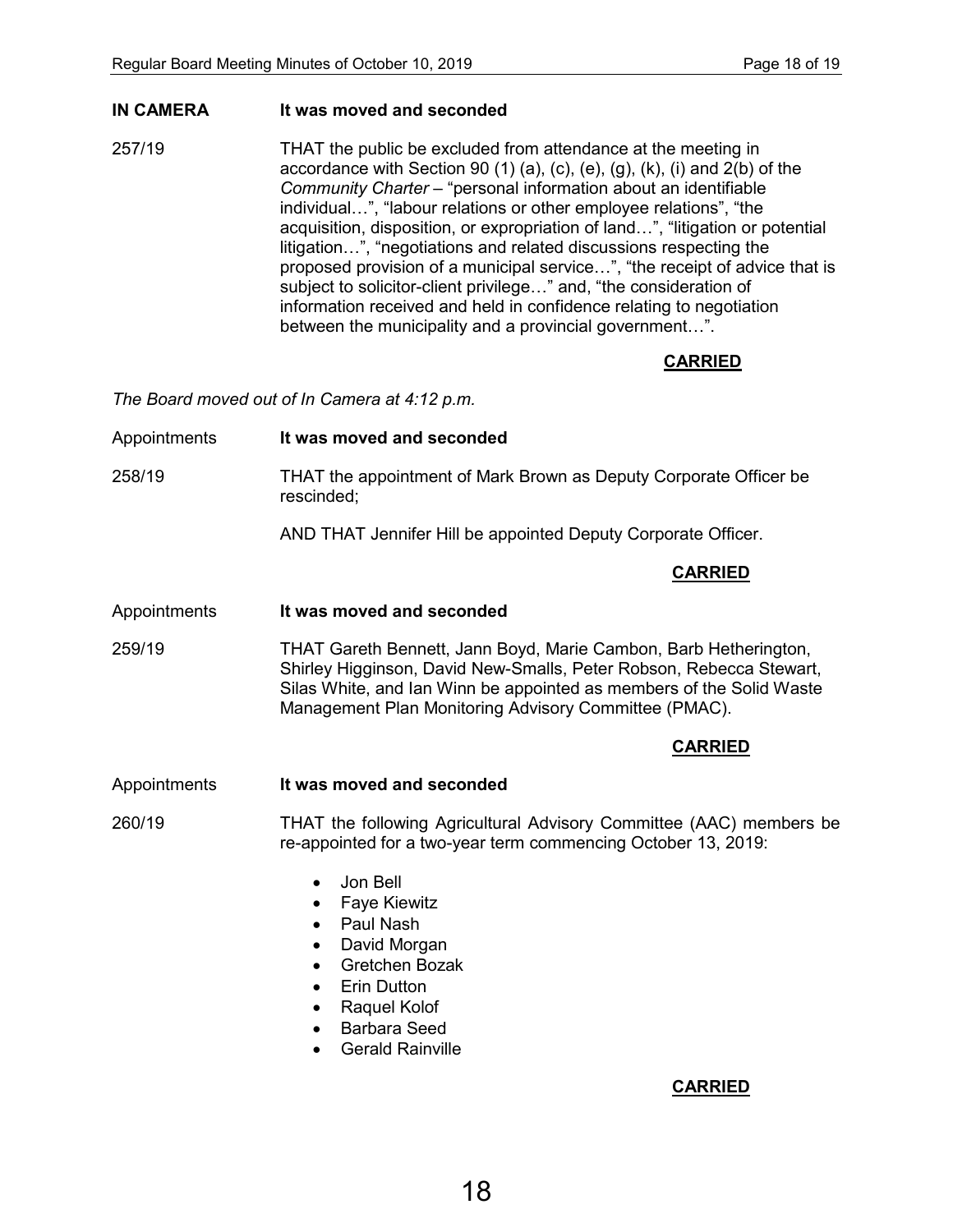#### **ADJOURNMENT It was moved and seconded**

261/19 THAT the Regular Board meeting be adjourned.

**CARRIED**

 $\mathcal{L}_\text{max}$  , and the set of the set of the set of the set of the set of the set of the set of the set of the set of the set of the set of the set of the set of the set of the set of the set of the set of the set of the

The meeting adjourned at 4:13 p.m.

Certified correct

Corporate Officer

Confirmed this \_\_\_\_\_\_\_\_\_\_\_\_ day of \_\_\_\_\_\_\_\_\_\_\_\_\_\_\_\_\_\_\_\_\_\_\_\_\_\_\_\_

Chair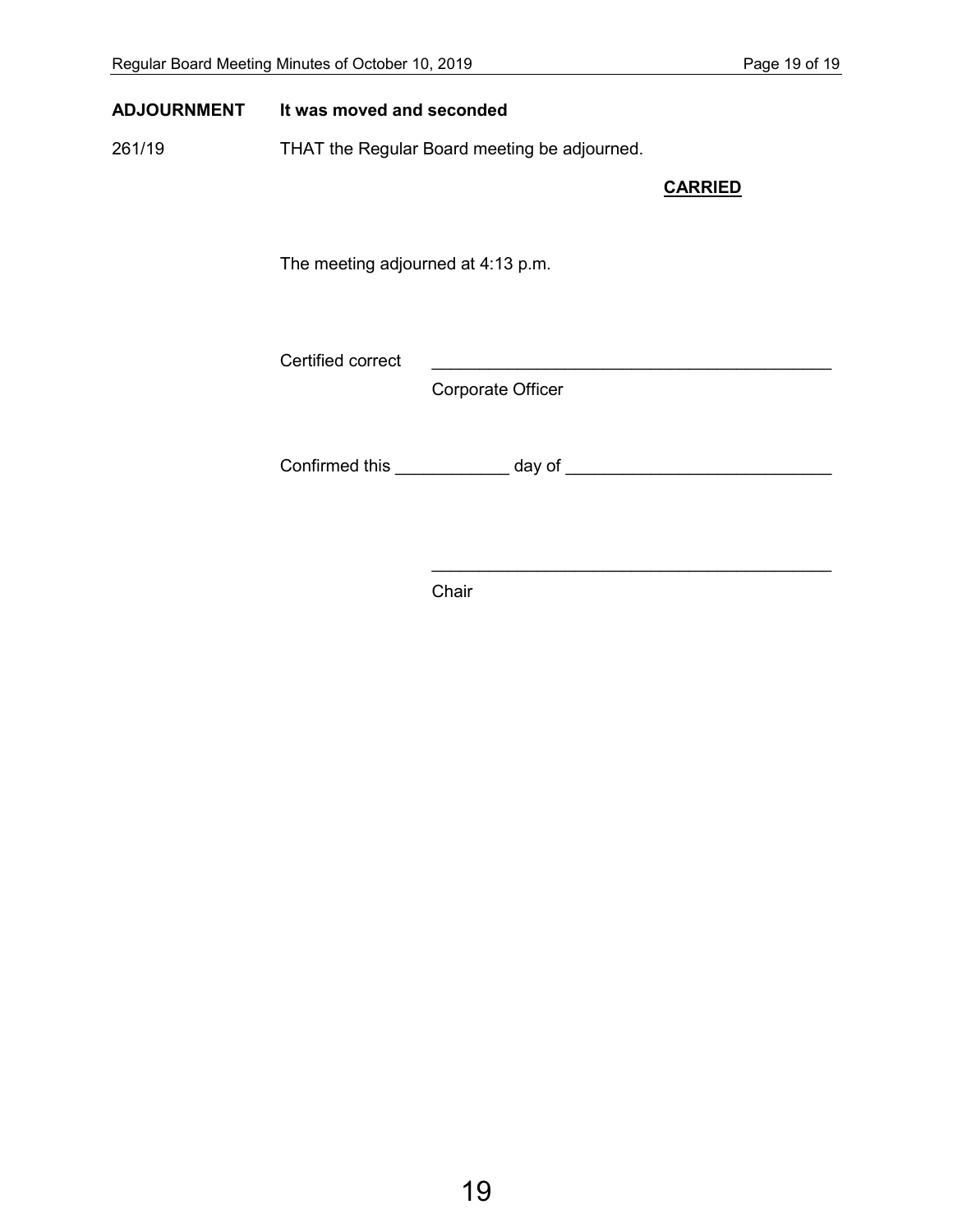#### **SUNSHINE COAST REGIONAL DISTRICT PLANNING AND COMMUNITY DEVELOPMENT COMMITTEE**

#### **October 10, 2019**

<span id="page-22-0"></span>RECOMMENDATIONS FROM THE PLANNING AND COMMUNITY DEVELOPMENT COMMITTEE MEETING HELD IN THE BOARD ROOM OF THE SUNSHINE COAST REGIONAL DISTRICT AT 1975 FIELD ROAD, SECHELT, BC.

| <b>PRESENT:</b>      | Chair                                                                                                                                                                                                                                                                                                                                                        | Town of Gibsons                                                                                                                                              | <b>B.</b> Beamish                                                                                                                                                                    |
|----------------------|--------------------------------------------------------------------------------------------------------------------------------------------------------------------------------------------------------------------------------------------------------------------------------------------------------------------------------------------------------------|--------------------------------------------------------------------------------------------------------------------------------------------------------------|--------------------------------------------------------------------------------------------------------------------------------------------------------------------------------------|
|                      | <b>Directors</b>                                                                                                                                                                                                                                                                                                                                             | Electoral Area B<br>Electoral Area A<br>Electoral Area D<br>Electoral Area E<br>Electoral Area F<br><b>District of Sechelt</b><br><b>District of Sechelt</b> | L. Pratt<br>L. Lee<br>T. Howard (Alt)<br>D. McMahon<br>M. Hiltz<br>D. Siegers<br>T. Lamb                                                                                             |
| <b>ALSO PRESENT:</b> | Interim Chief Administrative Officer<br><b>Chief Financial Officer</b><br>GM, Planning and Community Development<br>Manager, Planning and Development<br>Manager, Solid Waste Programs<br>Planner<br><b>Parks Planning Coordinator</b><br>Chief, Halfmoon Bay Volunteer Fire Department<br>Administrative Assistant / Recording Secretary<br>Public<br>Media |                                                                                                                                                              | M. Brown<br>T. Perrault (part)<br>I. Hall<br>D. Pady (part)<br>R. Cooper (part)<br>J. Clark (part)<br>R. Porte (part)<br>R. Daley (part)<br>A. O'Brien<br>8 (part)<br>$\overline{2}$ |

#### **CALL TO ORDER** 9:30 a.m.

#### **INTRODUCTIONS**

*The Chair introduced Dave Pady, the new Manager, Planning and Development.* 

- **AGENDA** The agenda was adopted as amended, as follows:
	- New Business Item #20 to follow Presentation and Delegation Item #3

#### **Recommendation No. 1** *Designation of Vice-Chair for October 10, 2019 Planning and Community Development Committee Meeting*

The Planning and Community Development Committee recommended that Director Pratt be designated as the Vice-Chair for the October 10, 2019 Planning and Community Development Committee meeting.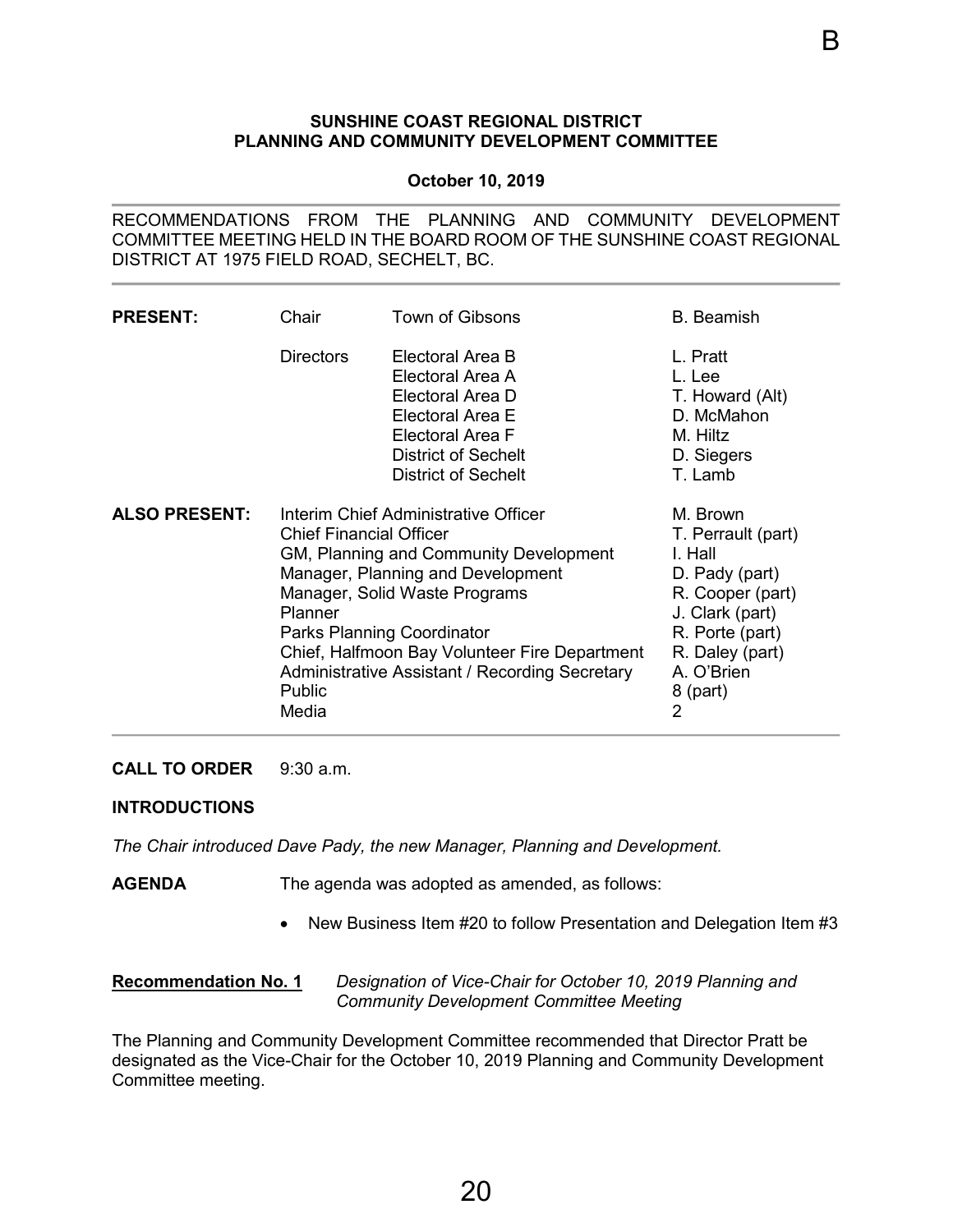#### **PRESENTATIONS and DELEGATIONS**

*Kayla Feenstra, Co-Chair, Sunshine Coast Affordable Housing Society presented to the Committee regarding the history and projects of the Sunshine Coast Affordable Housing Society. Ms. Feenstra requested SCRD partnership support for an Affordable Housing Conference.*

#### **Recommendation No. 2** *Sunshine Coast Affordable Housing Society*

The Planning and Community Development Committee recommended that the delegation materials from the Sunshine Coast Affordable Housing Society be received;

AND THAT the Sunshine Coast Affordable Housing Society delegation materials be referred to staff and that a proposal for an SCRD sponsored Affordable Housing Conference be brought back to a future Committee;

AND FURTHER THAT this recommendation be forwarded to the October 10, 2019 Regular Board meeting.

*Chair Beamish passed the Chair to Director Pratt at 9:49 a.m.*

*Director Beamish recused himself from the meeting at 9:49 a.m. and declared a conflict of interest regarding the proposed supportive housing project in Town of Gibsons as the matter will be subject of a Public Hearing on October 17, 2019.* 

#### **PRESENTATIONS and DELEGATIONS**

*Silas White, Sunshine Coast Homelessness Advisory Committee presented to the Committee regarding the work of the Sunshine Coast Homelessness Advisory Committee. Mr. White requested that the SCRD Board provide a letter of support for the proposed supportive housing project in the Town of Gibsons.* 

**Recommendation No. 3** *Sunshine Coast Homelessness Advisory Committee*

The Planning and Community Development Committee recommended that the delegation materials from the Sunshine Coast Homelessness Advisory Committee be received.

**Recommendation No. 4** *Supportive Housing Project at former Gibsons RCMP Station*

The Planning and Community Development Committee recommended that the SCRD send a letter of support for the proposed supportive housing project in the Town of Gibsons;

AND THAT this recommendation be forwarded to the October 10, 2019 Regular Board meeting.

*Director Beamish re-joined the meeting and resumed the Chair at 10:18 a.m.*

#### **REPORTS**

#### **Recommendation No. 5** *Subdivision in the Agricultural Land Reserve for Part of Elphinstone Crossing Estate Phase Two*

The Planning and Community Development Committee recommended that the report titled Application for Subdivision in the Agricultural Land Reserve (ALR00011, ALC 59614) for Part of Elphinstone Crossing Estate Phase Two be received;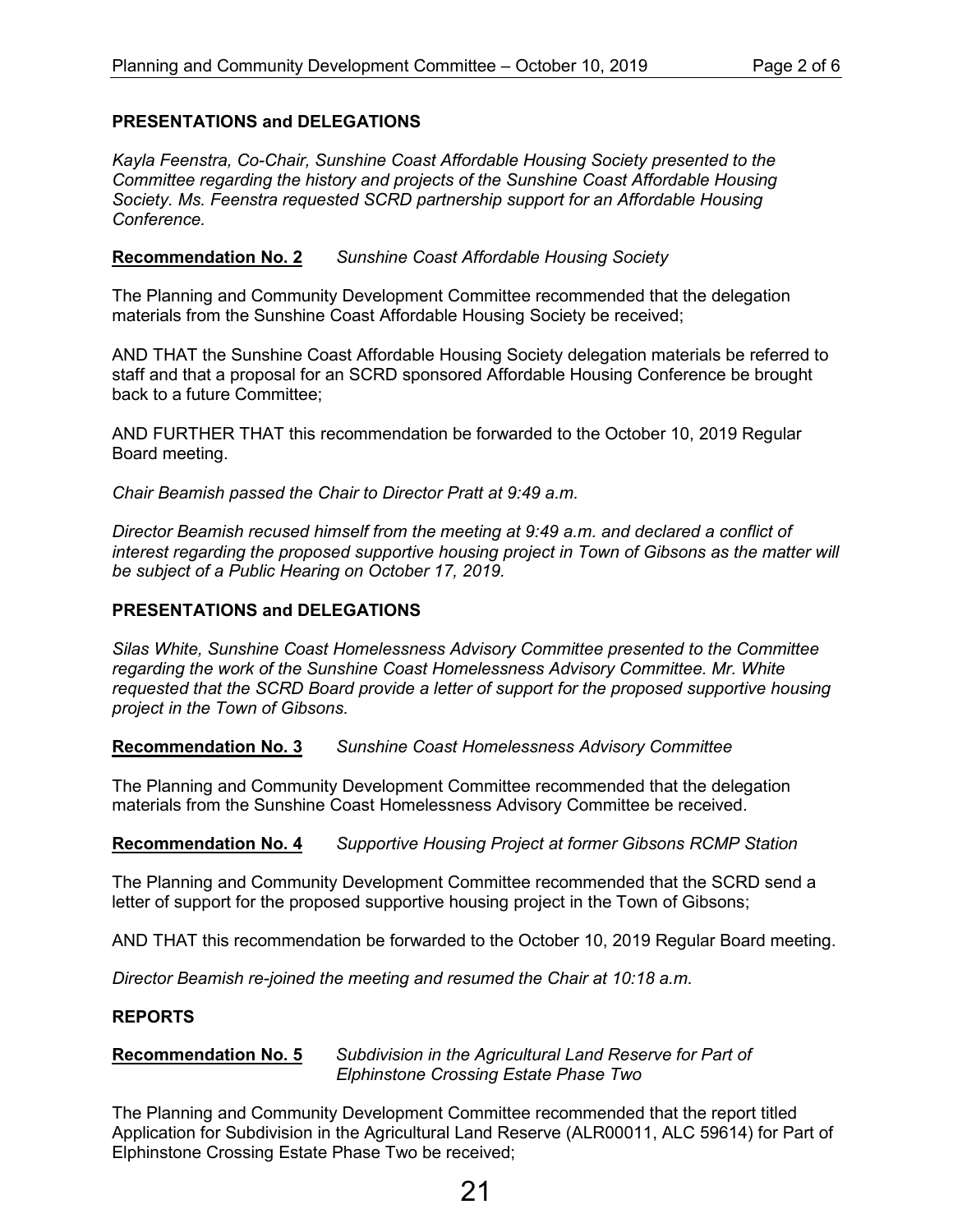AND THAT staff provide more information regarding the trail network connectivity of the western portion of the subject property District Lot 1354 and ALR application to a future Standing Committee meeting.

#### **Recommendation No. 6** *Application for Land Exclusion from and Inclusion into the Agricultural Land Reserve (Morgan)*

The Planning and Community Development Committee recommended that the report titled Application for Land Exclusion from and Inclusion into the Agricultural Land Reserve for Morgan Property (ALC Application 58605) be received;

AND THAT the ALC Application 58605 (ALR00011) proceed to the Agricultural Land Commission advising that the SCRD Board is not in a position to provide a recommendation to approve the application.

#### **Recommendation No. 7** *Correspondence from Matt Marquette regarding ALC Application 58605*

The Planning and Community Development Committee recommended that the correspondence from Matt Marquette, 1741 Jensen Road regarding ALC Application 58605 be received.

*The Committee recessed at 10:54 a.m. and reconvened at 11:03 a.m.*

**Recommendation No. 8** *Development Variance Permit DVP00043 (Wright)*

The Planning and Community Development Committee recommended that the report titled Development Variance Permit DVP00043 (Wright) – Electoral Area F be received;

AND THAT Development Variance Permit DVP00043 to vary Zoning Bylaw No. 310 Section 601.4 for setback distances from front and side parcel lines, from 5 m and 1.5 m to 0 for retaining walls, be issued subject to:

• The applicant obtains a setback permit from the Ministry of Transportation and Infrastructure.

AND FURTHER THAT the SCRD advise the Ministry of Transportation and Infrastructure that Marine Drive is a priority for accessible shoulders as part of an active transportation network as noted in the West Howe Sound Official Community Plan Bylaw 640, 2011, Transportation Policy 9.3.8:

*The Regional District shall work with MOTI to encourage the development of cycling and walking routes along roads for transportation and recreation purposes, subject to detailed feasibility studies, with routes composed of separated pathways where possible and 2.0 metre shoulders elsewhere, with Marine Drive being made a priority.* 

#### **Recommendation No. 9** *SCRD Advisory Committees' Comments on BCTS 2019-2023 Operation Plans*

The Planning and Community Development Committee recommended that the report titled Advisory Committees' Comments on BCTS 2019-2023 Operation Plans be received;

AND THAT the staff report with Advisory Committee comments be forwarded to BC Timber Sales in response to the BCTS 2019-2023 Operations Plan referral;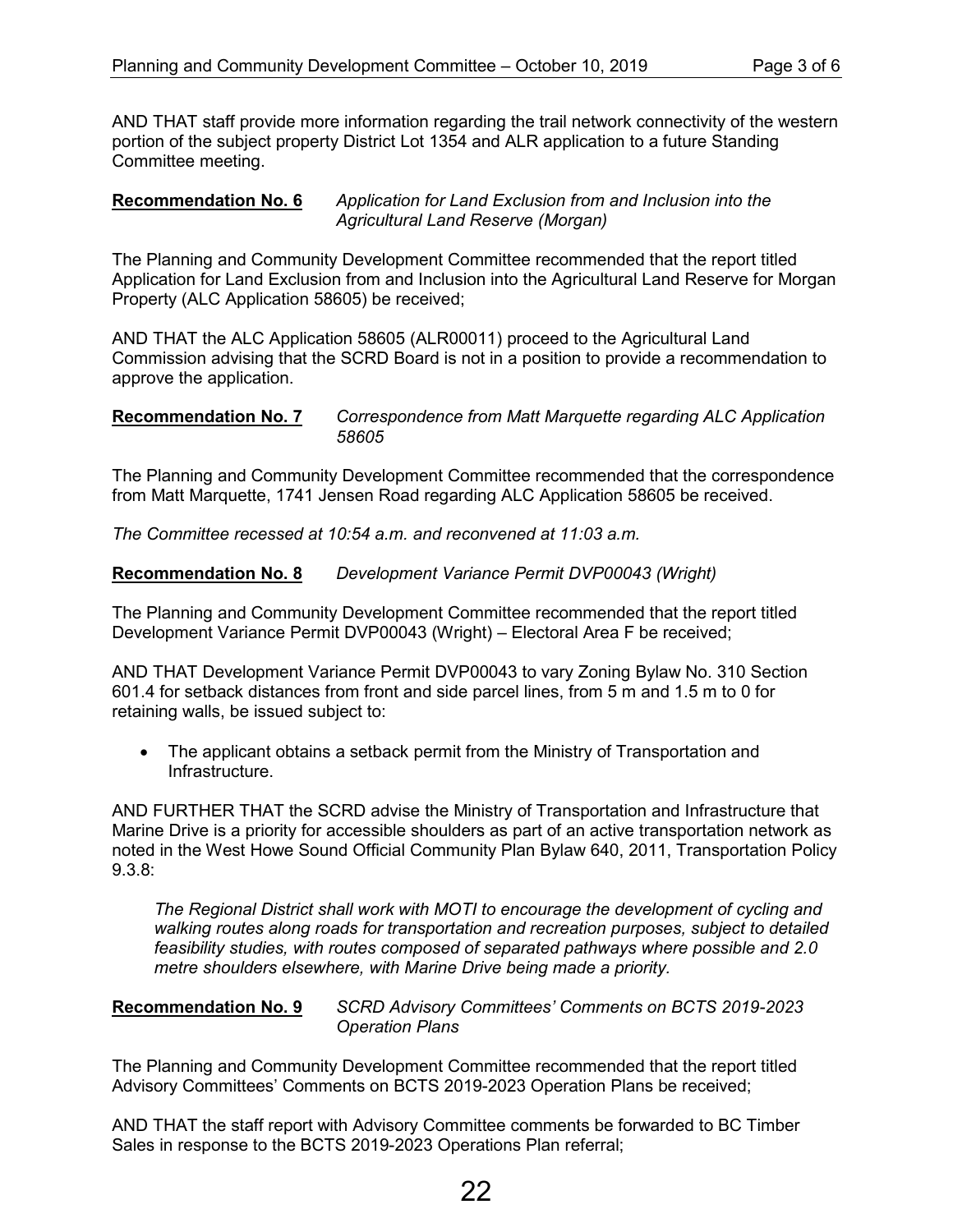AND FURTHER THAT this recommendation be forwarded to the October 10, 2019 Regular Board meeting.

#### **Recommendation No. 10** *Bargain Bay Licence No. 241194 Renewal*

The Planning and Community Development Committee recommended that the report titled Bargain Bay Licence No. 241194 Renewal be received;

AND THAT SCRD submit a Crown renewal application for the area covered by Licence No. 241194.

#### **Recommendation No. 11** *Feedback to Ministry of Agriculture – Class D Slaughter Licence*

The Planning and Community Development Committee recommended that the report titled Feedback to Ministry of Agriculture – Class D Slaughter Licence be received;

AND THAT SCRD respond to the Ministry of Agriculture indicating support for expanding Class D licence areas and for permitting the retail sale of Class D license inspected meat in adjacent regions;

AND FURTHER THAT this recommendation be forwarded to the October 10, 2019 Regular Board meeting.

#### **Recommendation No. 12** *Request for Proposal (RFP) 193500 Contract Award Green Waste Container and Hauling Services*

The Planning and Community Development Committee recommended that the report titled Request for Proposal (RFP) 193500 Contract Award Green Waste Container and Hauling Services be received;

AND THAT the contract for Green Waste Container and Hauling Services be awarded to Waste Management of Canada Corporation in the amount up to \$264,743 (plus GST);

AND THAT the 2019-2023 Financial Plan be amended accordingly;

AND THAT the delegated authorities be authorized to execute the contract;

AND FURTHER THAT this recommendation be forwarded to the October 10, 2019 Regular Board meeting.

#### **Recommendation No. 13** *Community Emergency Preparedness Fund Grant Application*

The Planning and Community Development Committee recommended that the report titled Community Emergency Preparedness Fund – Volunteer & Composite Fire Department Training & Equipment Grant Application be received;

AND THAT an application be submitted on behalf of the four SCRD fire departments to the 2019 Community Emergency Preparedness Fund - Volunteer & Composite Fire Department Training & Equipment funding stream for the purchase of wildland urban firefighting equipment and facilitation of 'team leader' training in accordance with Provincial standards;

AND FURTHER THAT this recommendation be forwarded to the October 10, 2019 Regular Board meeting.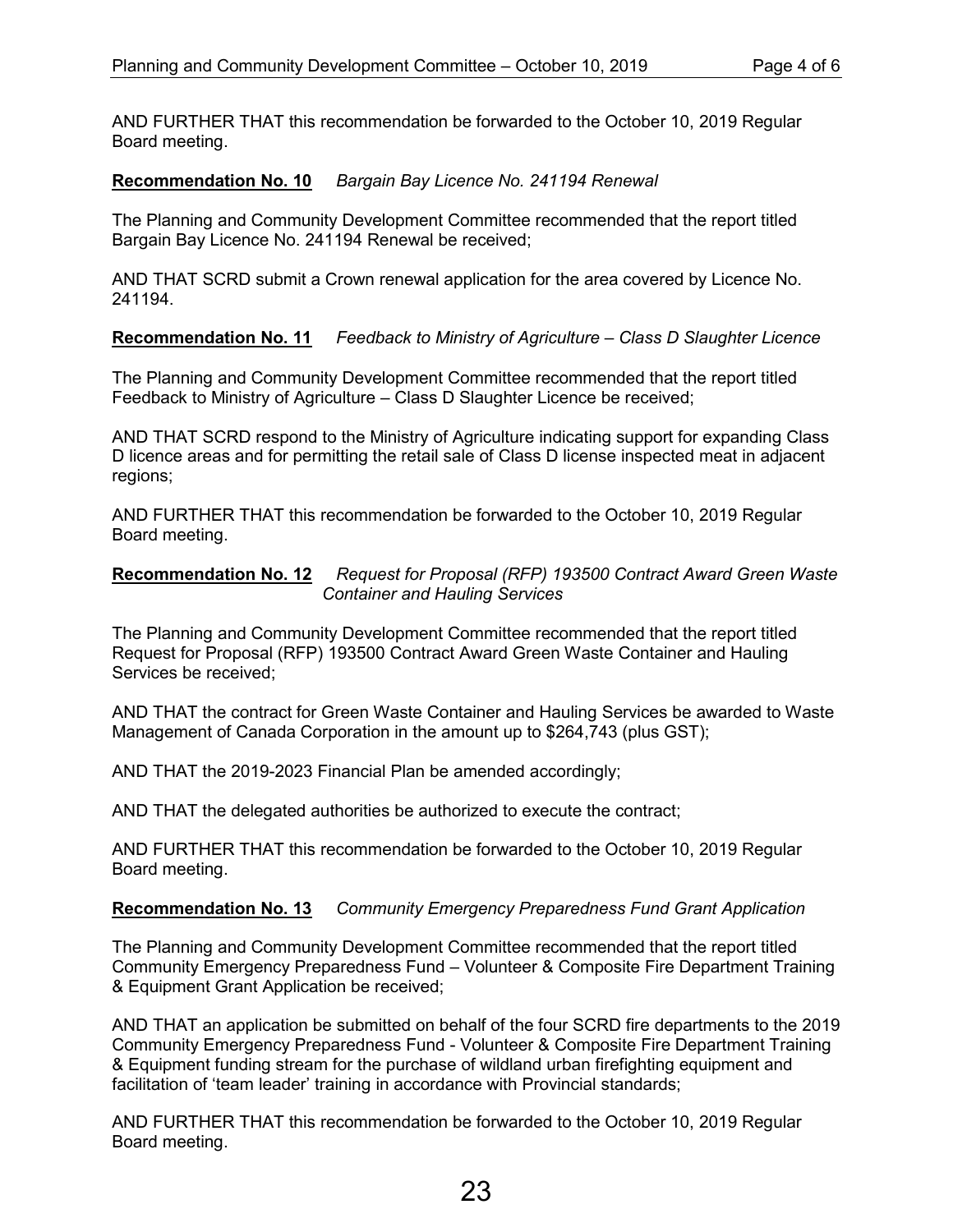#### **Recommendation No. 14** *Planning and Community Development Department – 2019 Q3 Report*

The Planning and Community Development Committee recommended that the staff report titled Planning and Community Development Department – 2019 Q3 Report be received.

### **Recommendation No. 15** *AAC Minutes of September 24, 2019*

The Planning and Community Development Committee recommended that the Agricultural Advisory Committee minutes of September 24, 2019 be received.

#### **Recommendation No. 16** *Area A APC Minutes of September 25, 2019*

The Planning and Community Development Committee recommended that the Egmont/Pender Harbour Advisory Planning Commission minutes of September 25, 2019 be received.

#### **Recommendation No. 17** *Area B APC Minutes of September 24, 2019*

The Planning and Community Development Committee recommended that the Halfmoon Bay Advisory Planning Commission minutes of September 24, 2019 be received.

#### **Recommendation No. 18** *Area D APC Minutes of September 16, 2019*

The Planning and Community Development Committee recommended that the Roberts Creek Advisory Planning Commission minutes of September 16, 2019 be received.

#### **Recommendation No. 19** *Area E APC Minutes of September 25, 2019*

The Planning and Community Development Committee recommended that the Elphinstone Advisory Planning Commission minutes of September 25, 2019 be received.

#### **Recommendation No. 20** *Area F APC Minutes of September 24, 2019*

The Planning and Community Development Committee recommended that the West Howe Sound Advisory Planning Commission minutes of September 24, 2019 be received.

#### **COMMUNICATIONS**

#### **Recommendation No. 21** *BC Government Funding for "Age-Friendly" Communities, Assessments and Action Plans*

The Planning and Community Development Committee recommended that the correspondence from Kim Tournat, Constituency Assistant, Nicholas Simons, MLA, Powell River – Sunshine Coast, dated September 20, 2019 regarding BC Government Funding for "Age-Friendly" Communities, Assessments and Action Plans be received.

#### **NEW BUSINESS**

*The Committee identified the need to bring forward the topic of Climate Adaptation and related issues for discussion at a future Committee meeting.*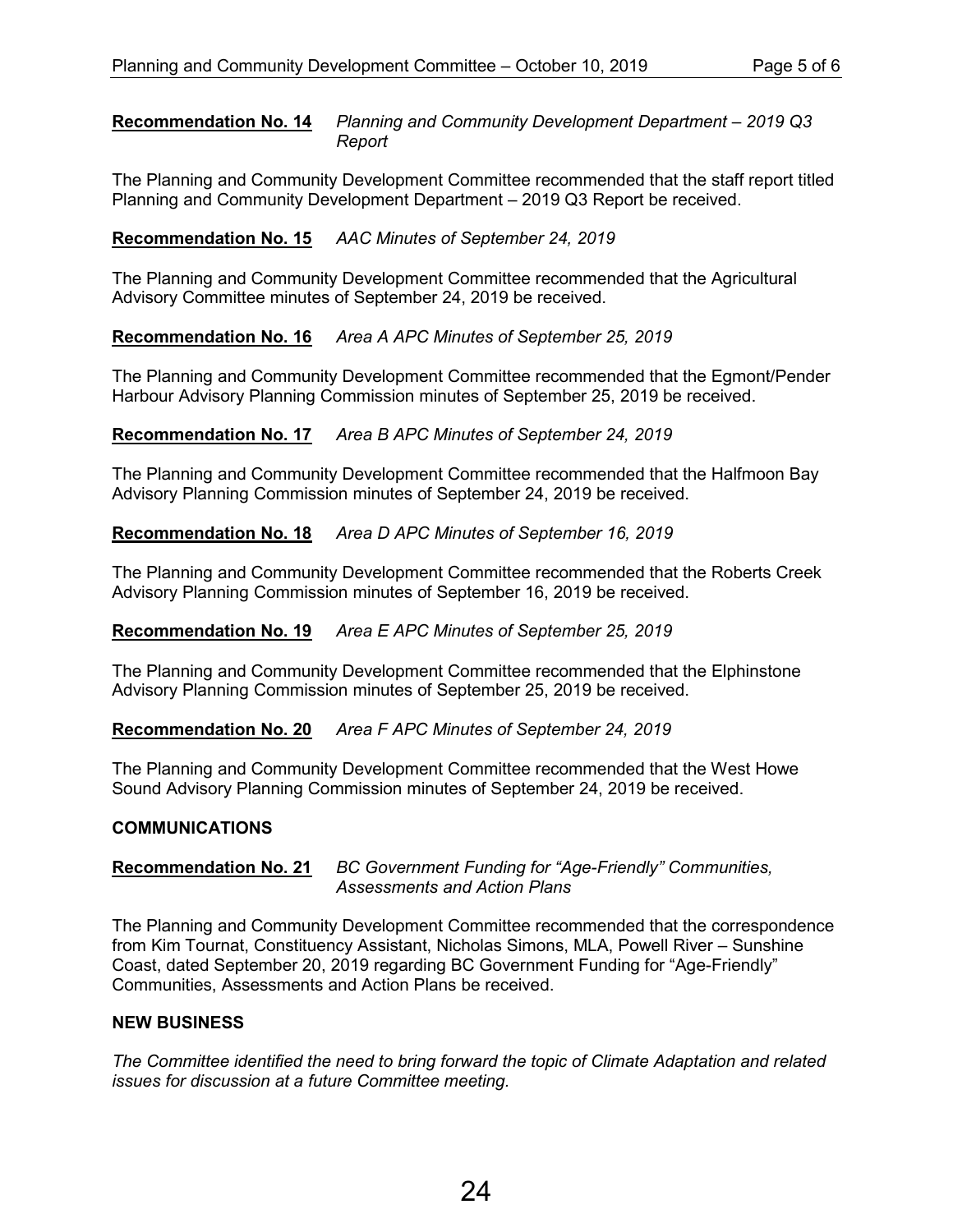### **IN CAMERA**

*The Committee moved In-Camera at 11:53 a.m.*

THAT the public be excluded from attendance at the meeting in accordance with Section 90 (1) (a) of the Community Charter – "personal information about an identifiable individual who holds or is being considered for a position as an officer, employee or agent of the municipality or another position appointed by the municipality…".

*The Committee moved out of In-Camera at 12:02 p.m.*

**ADJOURNMENT** 12:02 p.m.

 $\frac{1}{2}$  ,  $\frac{1}{2}$  ,  $\frac{1}{2}$  ,  $\frac{1}{2}$  ,  $\frac{1}{2}$  ,  $\frac{1}{2}$  ,  $\frac{1}{2}$  ,  $\frac{1}{2}$  ,  $\frac{1}{2}$  ,  $\frac{1}{2}$  ,  $\frac{1}{2}$  ,  $\frac{1}{2}$  ,  $\frac{1}{2}$  ,  $\frac{1}{2}$  ,  $\frac{1}{2}$  ,  $\frac{1}{2}$  ,  $\frac{1}{2}$  ,  $\frac{1}{2}$  ,  $\frac{1$ Committee Chair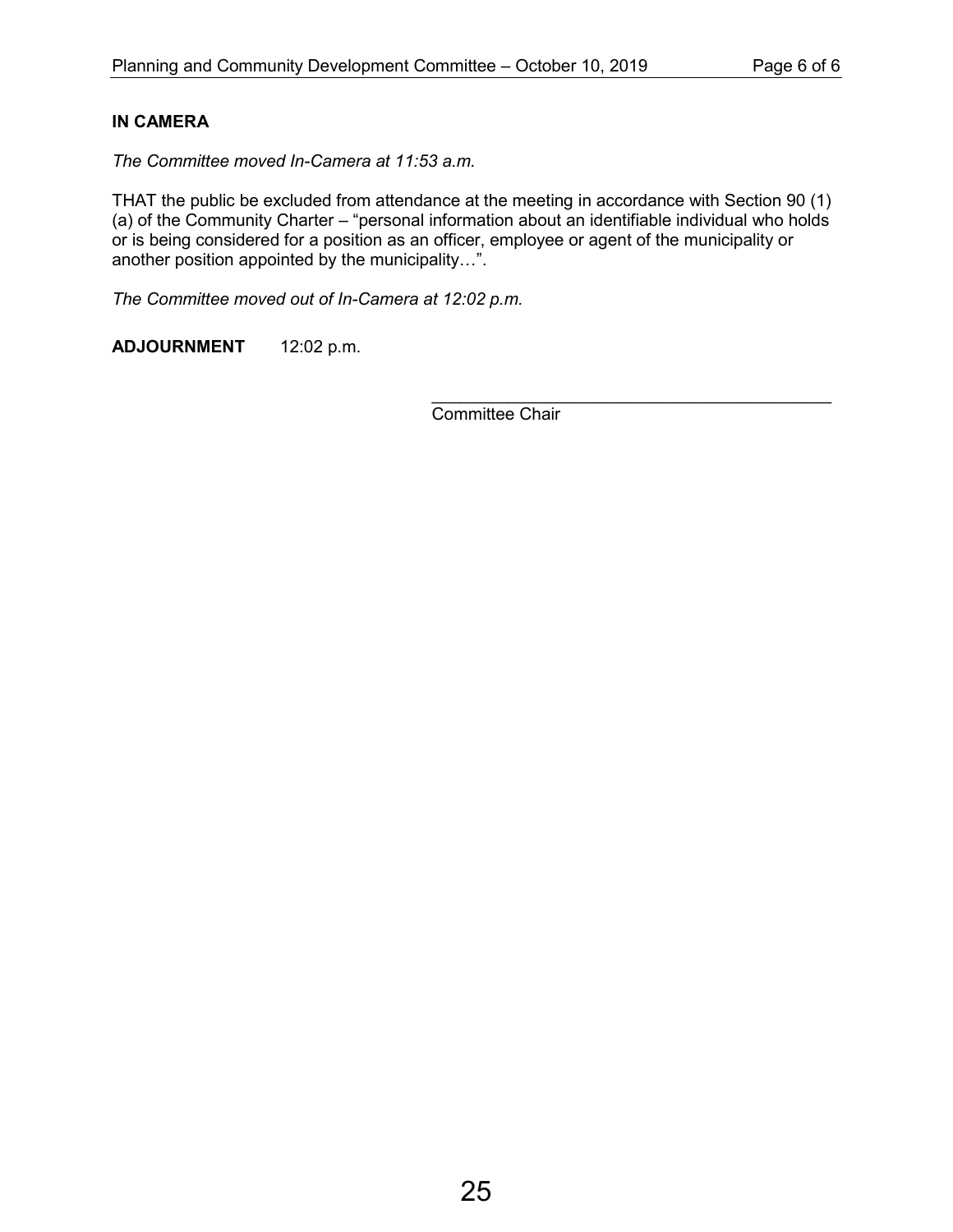#### **SUNSHINE COAST REGIONAL DISTRICT INFRASTRUCTURE SERVICES COMMITTEE**

**October 17, 2019**

<span id="page-28-0"></span>RECOMMENDATIONS FROM THE INFRASTRUCTURE SERVICES COMMITTEE MEETING HELD IN THE BOARD ROOM OF THE SUNSHINE COAST REGIONAL DISTRICT AT 1975 FIELD ROAD, SECHELT, BC

| <b>PRESENT:</b>      | Chair                                                                                                                                                                                                                                                                                                                         | Electoral Area E                                                                                                                        | D. McMahon                                                                                                                      |
|----------------------|-------------------------------------------------------------------------------------------------------------------------------------------------------------------------------------------------------------------------------------------------------------------------------------------------------------------------------|-----------------------------------------------------------------------------------------------------------------------------------------|---------------------------------------------------------------------------------------------------------------------------------|
|                      | <b>Directors</b>                                                                                                                                                                                                                                                                                                              | Electoral Area F<br>Electoral Area A<br>Electoral Area B<br><b>District of Sechelt</b><br><b>District of Sechelt</b><br>Town of Gibsons | M. Hiltz<br>L. Lee<br>L. Pratt<br>T. Lamb<br>D. Siegers<br><b>B.</b> Beamish                                                    |
| <b>ALSO PRESENT:</b> | Interim Chief Administrative Officer<br>General Manager, Infrastructure Services<br><b>Chief Financial Officer/GM Corporate Services</b><br><b>Manager, Utility Services</b><br><b>Solid Waste Operations Manager</b><br><b>Water and Energy Projects Coordinator</b><br>Administrative Assistant/Recorder<br>Media<br>Public |                                                                                                                                         | M. Brown<br>R. Rosenboom<br>T. Perreault (part)<br>S. Walkey (part)<br>A. Kumar (part)<br>R. Shay (part)<br>T. Ohlson<br>2<br>4 |

**CALL TO ORDER** 9:30 a.m.

**AGENDA** The agenda was adopted as presented.

#### **PRESENTATIONS AND DELEGATIONS**

**Recommendation No. 1** *Bylaw Opportunities for Water Conservation*

The Infrastructure Services Committee recommended that the report titled Bylaw Opportunities for Water Conservation be received;

AND THAT the review of Water Rates and Regulations Bylaw 422 scheduled for 2020 include a review of water conservation provisions and the service connection application process;

AND THAT the review of Subdivision Servicing Standards Bylaw 320 planned for 2021 incorporate water conservation measures;

AND FURTHER THAT the review of Development Cost Charges Bylaw 693 planned for 2023 incorporate a water conservation lens.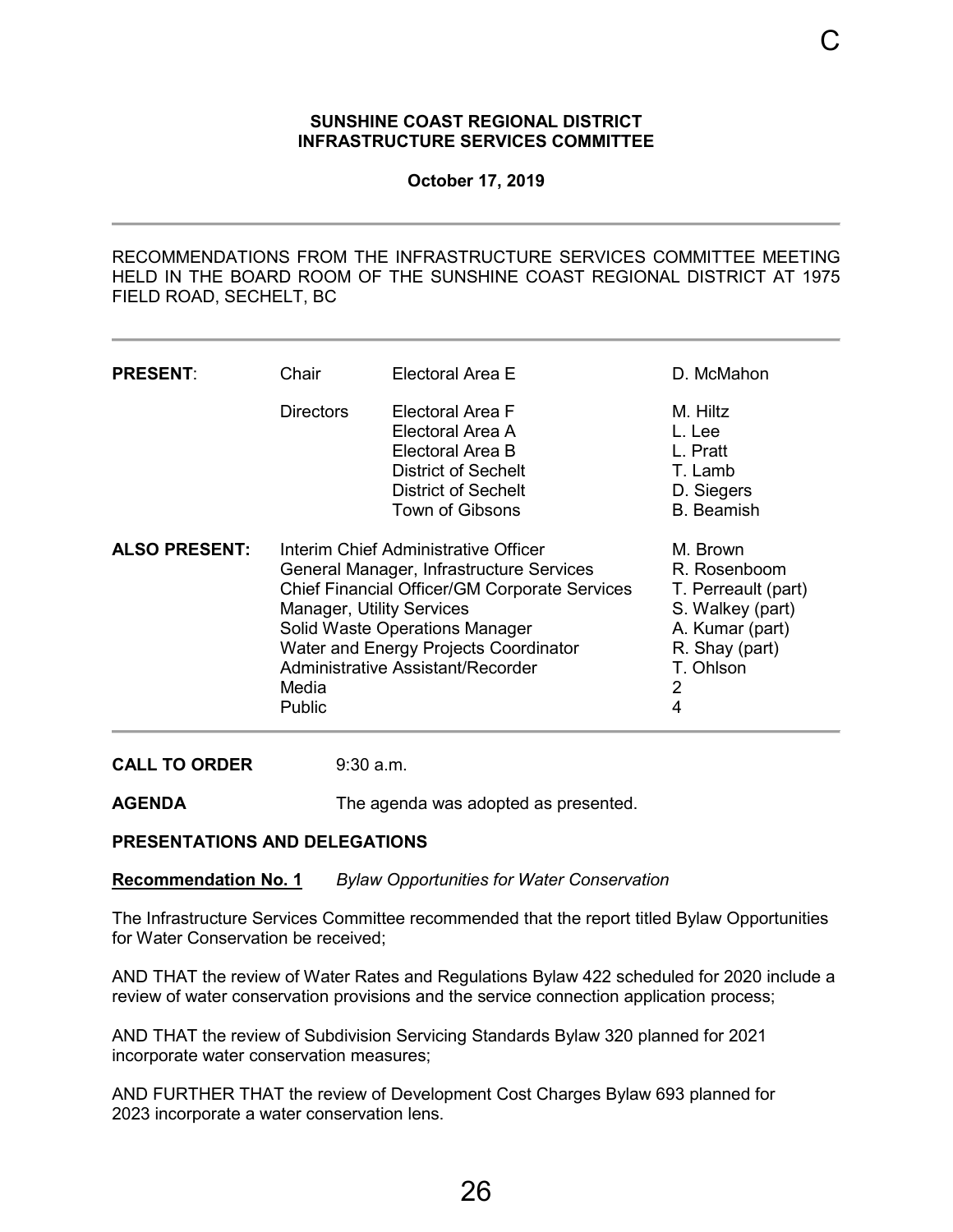**Recommendation No. 2** *Analysis of the Impact Resolutions Ltd. Policy Options on Water*

The Infrastructure Services Committee recommended that the report titled Analysis of the Impact Resolutions Ltd. Policy Options on Water be received for information.

#### **Recommendation No. 3** *Sechelt Landfill Greenhouse Gas Emissions Update*

The Infrastructure Services Committee recommended that the report titled Sechelt Landfill Greenhouse Gas Emissions Update be received;

AND THAT greenhouse gas emissions be claimed and reported in the CARIP Public Report to offset corporate emissions once the organics curbside collection program is initiated and sufficient data on volumes is collected;

AND FURTHER THAT a 2020 budget proposal for investigating Biocover to reduce greenhouse gas emissions at the Sechelt Landfill be brought forward.

#### **Recommendation No. 4** *Analysis of Implementation of a Baler or Shredder at Sechelt Landfill*

The Infrastructure Services Committee recommended that the report titled Analysis of Implementation of a Baler or Shredder at Sechelt Landfill be received;

AND THAT the inclusion of a shredder and/or waste baler be considered as part of a project option analysis for future waste disposal to be initiated in 2020.

#### **Recommendation No. 5** *Short Term Borrowing for Canoe Road and Merrill Crescent Septic Field Replacements*

The Infrastructure Services Committee recommended that the report titled Short Term Borrowing for Canoe Road and Merrill Crescent Septic Field Replacements be received;

AND THAT a short term non-renewable loan be requested through the Municipal Finance Authority under section 403 of the *Local Government Act* (Liabilities Under Agreement) in the amount of \$33,400 to fund the Sunshine Coast Regional District's (SCRD) share of the capital costs for the Canoe Road and Merrill Crescent septic field replacement projects;

AND THAT the loan principal be repaid to the Municipal Finance Authority in five annual installments of \$6,800 payable on or before June 30 of each year beginning in 2020 and ending in 2024;

AND FUTHER THAT Bylaw No. 428 be amended to increase annual frontage charges for Canoe Road by \$424 and for Merrill Crescent by \$227 subject to any additional considerations as part of the annual rate review.

**Recommendation No. 6** *Water Services – Pipes, Valves & Fittings Contract Term Extension*

The Infrastructure Services Committee recommended that the report titled Water Services – Pipes, Valves & Fittings Contract Term Extension be received;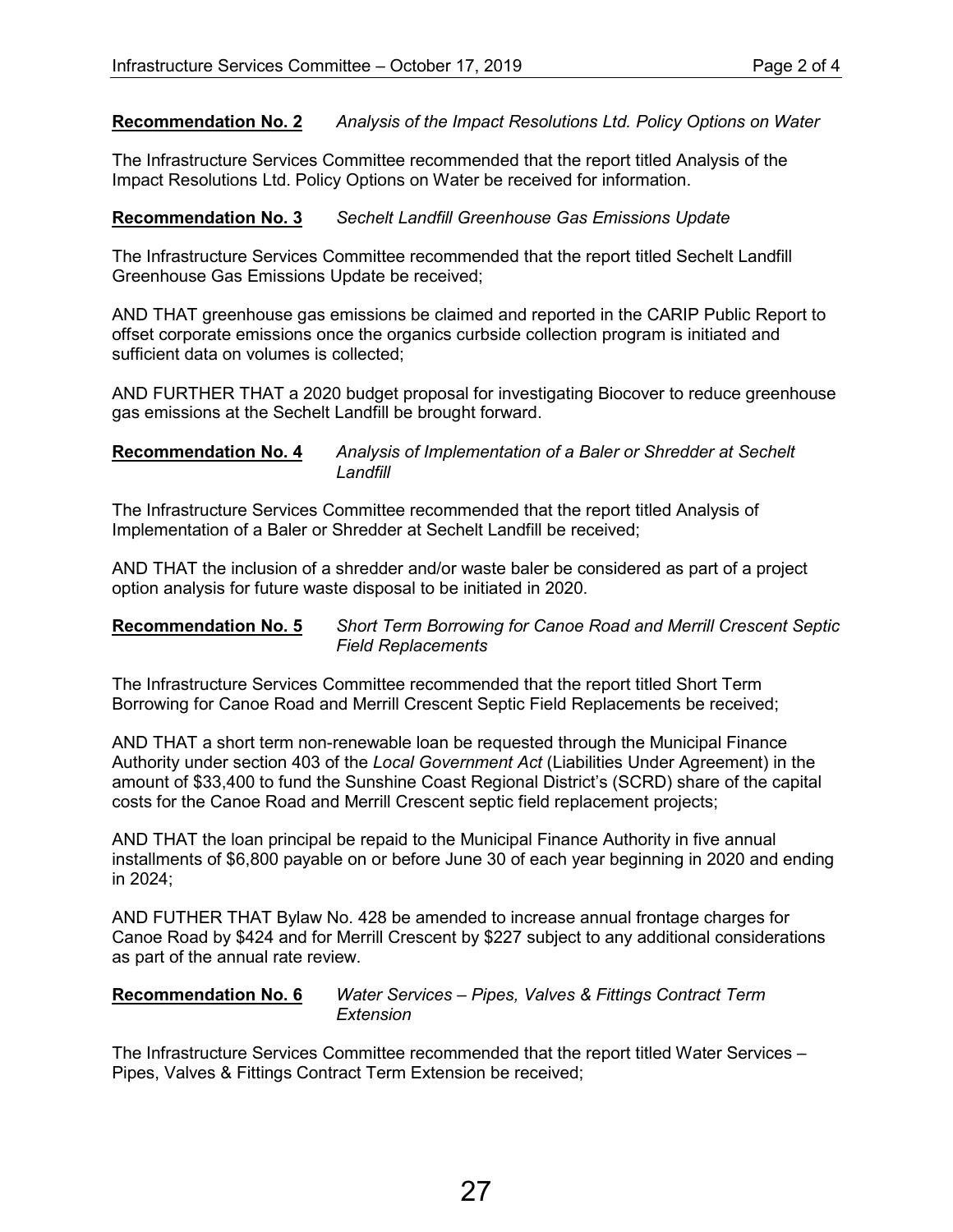AND THAT the SCRD exercises the right to extend the existing contract with ICONIX Waterworks Limited Partnership for Water Services – Pipes, Valves & fittings for an additional one (1) year period in the amount up to \$196,235.

#### **Recommendation No. 7** *Budget Request for Implementation of shíshálh Nation Foundation Agreement*

The Infrastructure Services Committee recommended that the report titled Budget request for Implementation of *shíshálh* Nation Foundation Agreement be received;

AND THAT \$25,000 be allocated for the project Implementation of *shíshálh* Nation Foundation Agreement to be funded from the Regional Water Service [370] Operating Reserves;

AND FURTHER THAT the 2019-2023 Financial Plan be amended accordingly.

**Recommendation No. 8** *Infrastructure Services Department – 2019 Q3 Report*

The Infrastructure Services Committee recommended that the report titled Infrastructure Services Department – 2019 Q3 Report be received;

AND THAT staff investigate options for ICI waste and recycling diversion and bring a report forward to an Infrastructure Services Committee meeting in Q1 2020.

#### **COMMUNICATIONS**

#### **Recommendation No. 9** *Islands Trust support for Solar Energy in Rural and Remote Communities*

The Infrastructure Services Committee recommended that the correspondence from Jas Chonk, Islands Trust regarding a request for a letter of support for solar energy in rural and remote communities be received;

AND THAT the SCRD sign the draft letter to the Honourable Michelle Mungall, Minister of Energy, Mines and Petroleum Resources supporting the request by Islands Trust, dated September 12, 2019 for greater support for solar and energy in rural and remote communities.

#### **Recommendation No. 10** *Joint Local Government Submission letter to MOECCS on Provincial Plastics Action Plan*

The Infrastructure Services Committee recommended that the correspondence from Keely Kidner, District of Squamish regarding the joint local government submission letter to the Ministry of Environment and Climate Change Strategy on Provincial Plastics Action Plan be received.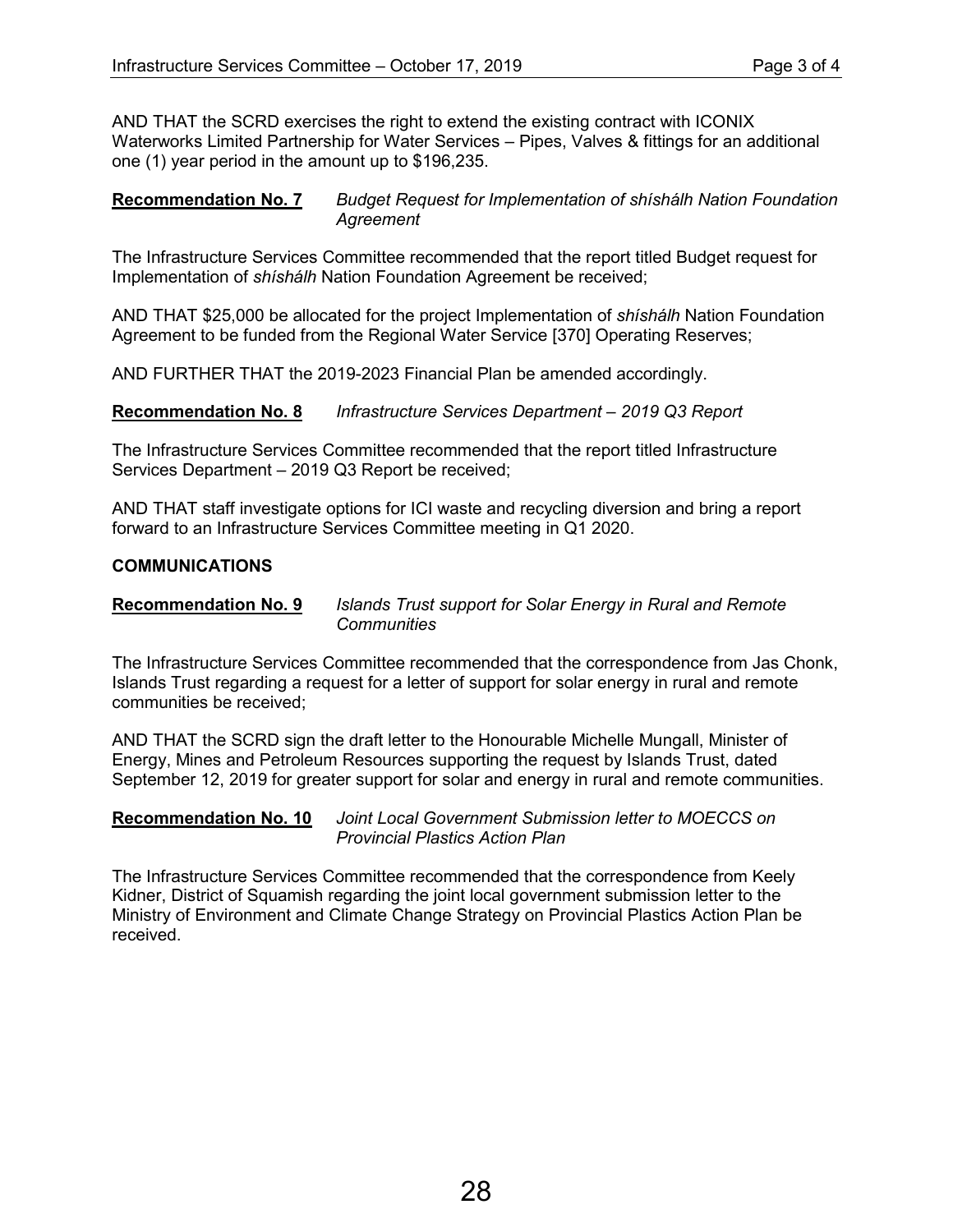#### **IN CAMERA**

*The Committee moved In-Camera at 11:15 a.m.*

That the public be excluded from attendance at the meeting in accordance with Section 90 (1) (d), (e), (k) and 2(b) of the *Community Charter* – "the security of the property of the municipality", "the acquisition, disposition or expropriation of land or improvements, if the council considers that disclosure could reasonably be expected to harm the interests of the municipality", "negotiations and related discussions respecting the proposed provision of a municipal service that are at their preliminary stages and that, in the view of the council, could reasonably be expected to harm the interests of the municipality if they were held in public", "the consideration of information received and held in confidence relating to negotiation between the municipality and a provincial government or the federal government or both, or between a provincial government or the federal government or both and a third party".

*The Committee moved out of In Camera at 11:58 a.m.*

**ADJOURNMENT** 11:59 a.m.

Committee Chair

\_\_\_\_\_\_\_\_\_\_\_\_\_\_\_\_\_\_\_\_\_\_\_\_\_\_\_\_\_\_\_\_\_\_\_\_\_\_\_\_\_\_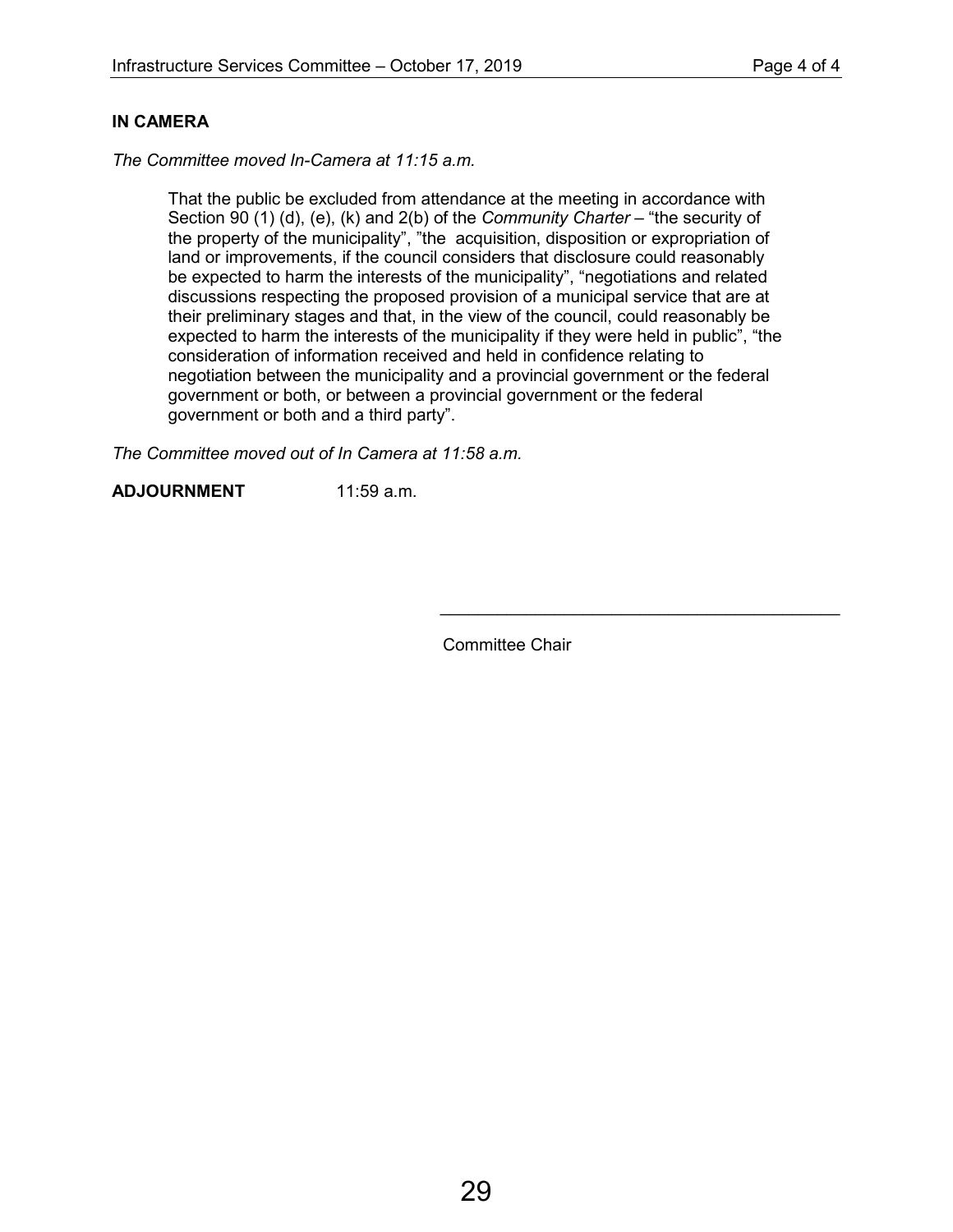## <span id="page-32-0"></span>**SUNSHINE COAST REGIONAL DISTRICT STAFF REPORT**

**TO:** SCRD Board – October 24, 2019

**AUTHOR:** Mark Brown, Interim Chief Administrative Officer

**SUBJECT: CHIEF ADMINISTRATIVE OFFICER'S REPORT**

#### **RECOMMENDATION**

**THAT the October 24, 2019 Chief Administrative Officer's Report be received for information.** 

#### **BACKGROUND**

This Chief Administrative Officer's (CAO) report provides information to the Board on the recent activities of the Sunshine Coast Regional District.

l)

#### **DISCUSSION**

#### *Administration:*

Staff have embraced the Board's leadership regarding the organizational culture of collegiality and respect, both within the SCRD and with our community partners. This workplace atmosphere was exemplified by the Directors' appreciation BBQ organized for staff on October 4, 2019. Feedback from the employees in attendance was extremely positive and the sincerity of the Directors' event was very much appreciated.

The following people joined and strengthened the SCRD team on October 7, 2019:

Dave Pady, Manager, Planning & Development Kyle Doyle, Manager, Asset Management Jennifer Hill, Deputy Corporate Officer and Colin Ho has been hired as our new Manager, Financial Services and he will start on November 14, 2019.

The recruitment to fill the position of Manager, Transit & Fleet is currently in progress.

The Board continues to work with the consultant to complete the recruitment of a new CAO for the SCRD.

Manager Protective Services, Matt Treit has been assigned the responsibilities of Bylaw and Animal Control and Mr. Treit and I attended the Egmont and District Volunteer Fire Department practice on October 2, 2019.

I would like to announce that our Senior Manager, Human Resources Gerry Parker has obtained his Chartered Professional in Human Resources (CPHR) designation. CPHR is a nationally recognized level of achievement within the field of human resources. Congratulations on your achievement of this designation Gerry!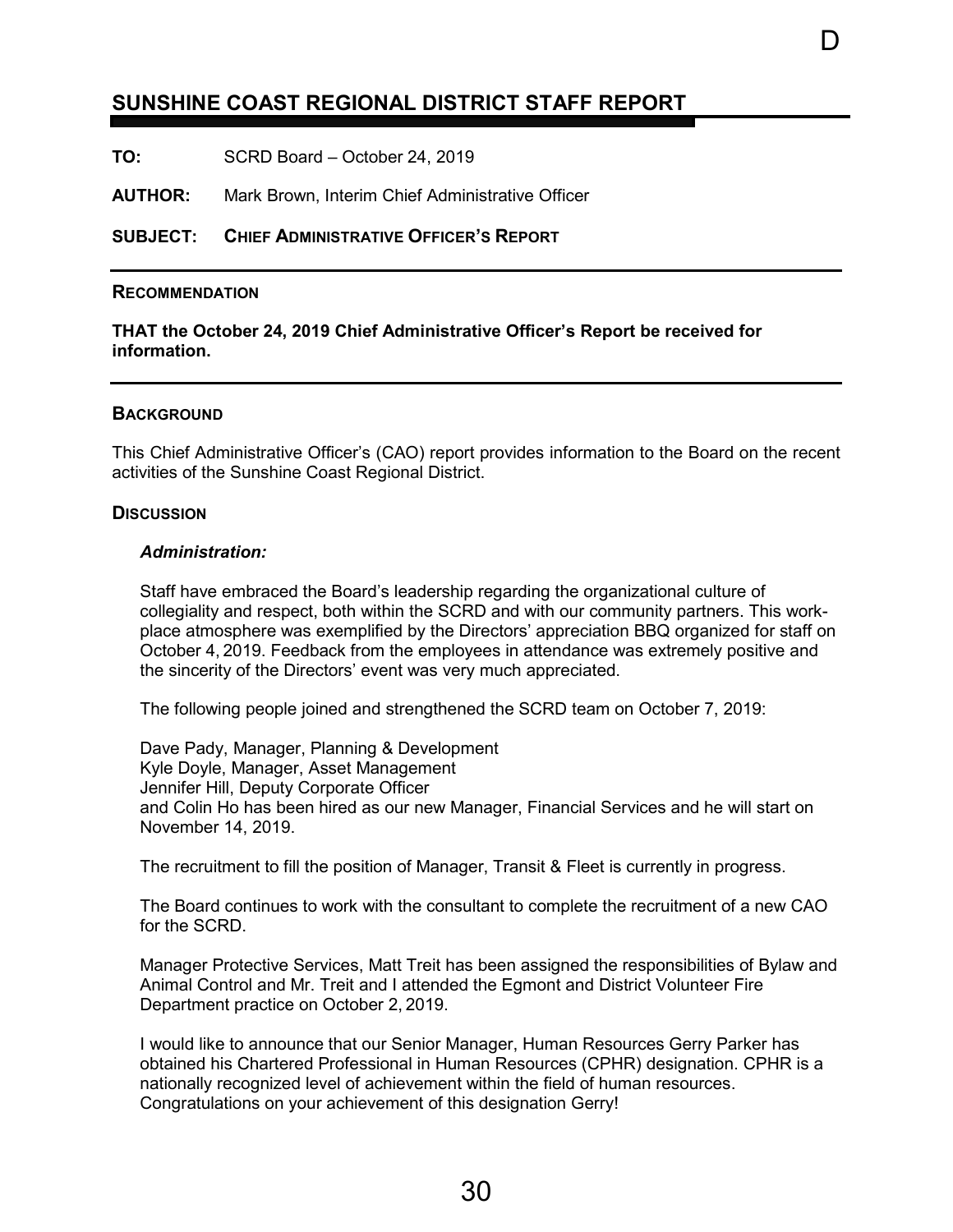#### **STRATEGIC PLAN AND RELATED POLICIES**

The Board's 2019 - 2023 Strategic Plan is a document that outlines strategies for the Directors, CAO, staff and community partners to implement policies, as well as providing administrative guidance, to address the desires and needs of the SCRD. The Board's direction at their September 12, 2019 meeting was that staff be authorized to use the draft 2019 - 2023 Strategic Plan to provide direction for the purpose of developing preliminary budget proposals. This indication by the Board was very helpful for staff to give guidance and assist in meeting the proposed time frame for the preparation of their respective project initiation briefs.

The Board subsequently adopted their 2019 - 2023 Strategic Plan on October 10, 2019 and the document contains five strategic focus areas: Engagement & Communications, Infrastructure Management, Regional Collaboration & Partnerships, Climate Change & Resilience and Advocacy.

#### *Engagement and Communications:*

The Board's Draft Strategic Plan was presented by the Interim CAO to all staff that were able to attend the sessions held on October 1, 2019, either in the morning at the Field Road office or in the afternoon at the Mason Road facility. It was a great opportunity to convey directly to SCRD employees the elements of the Strategic Plan, including the five strategic focus areas and how they are interwoven with the development of the Financial Plan. There were excellent questions and the dialogue was very informative.

The Strategic Plan was also discussed at our bi-weekly SCRD CAO's meeting held on October 2, 2019 with my colleagues Andrew Yeates, District of Sechelt and Mani Machado, Town of Gibsons. Both gentlemen expressed appreciation for the personal opportunity to receive the final draft and commented on the succinct content and format.

#### *Infrastructure Management:*

A tour of the Sechelt Landfill site with staff and Directors occurred on September 13, 2019 and assisted the Board in their understanding of the operations and constraints of the site.

#### *Regional Collaboration and Partnership:*

Since the September 12, 2019 CAO Board Report, the Interim CAO continues to dialogue with SCRD local governments, agencies and community partners. I have ongoing scheduled bi-weekly meetings with the CAO's of the SCRD member municipalities wherein topics of mutual concern are discussed. At the most recent SCRD CAO's meeting held on October 16, 2019 we were pleased to invite the new Executive Director of SCREDO, Colin Stansfield to introduce ourselves and discuss with him the various elements of economic development as it pertains to the Sunshine Coast.

The 8<sup>th</sup> Annual Backroad Trash Bash conducted on Saturday, September 21 was another outstanding success and thanks go to all those conscientious community minded citizens that volunteered their valuable time to clean up our environment.